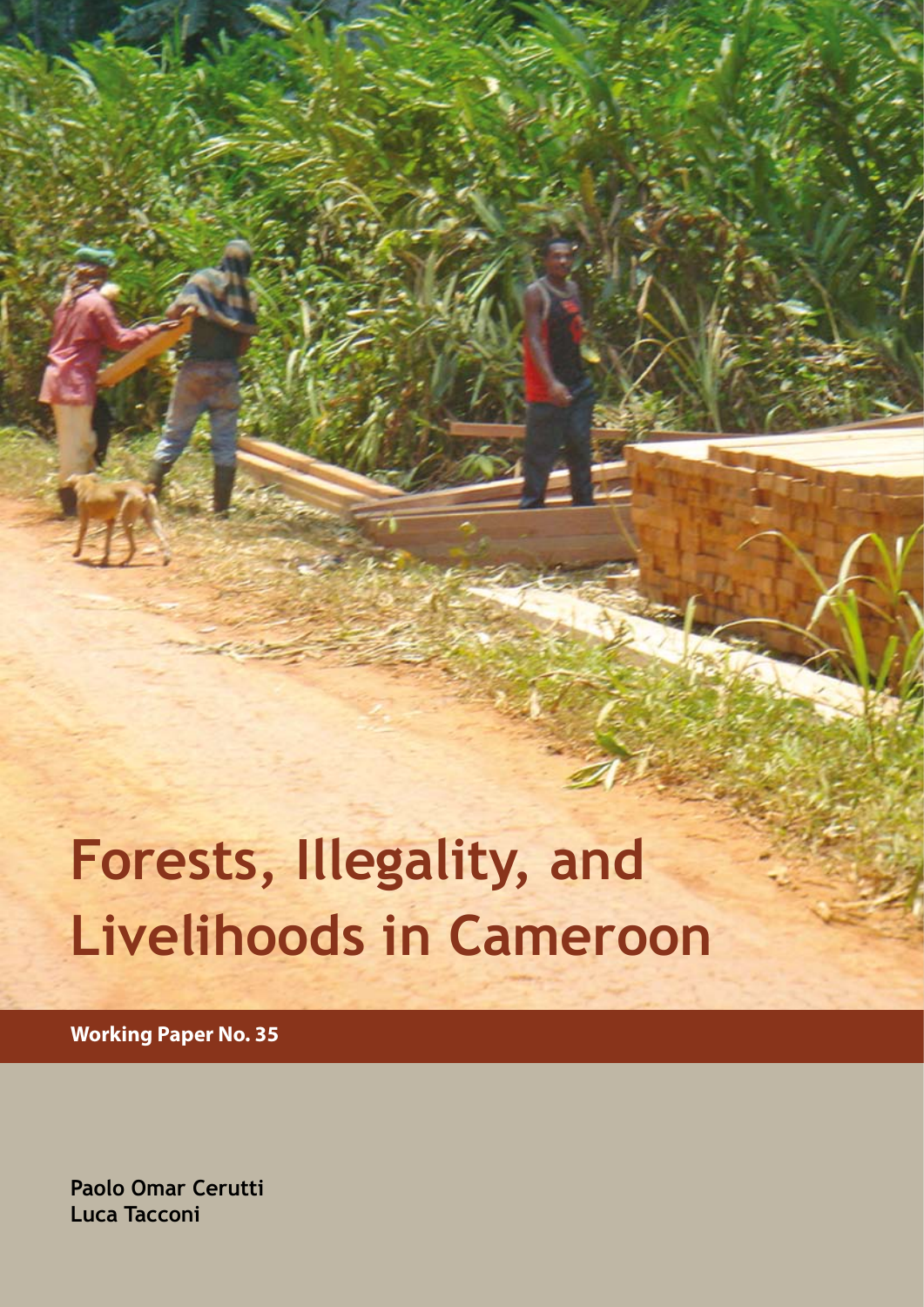# **Forests, Illegality, and Livelihoods in Cameroon**

Paolo Omar Cerutti Luca Tacconi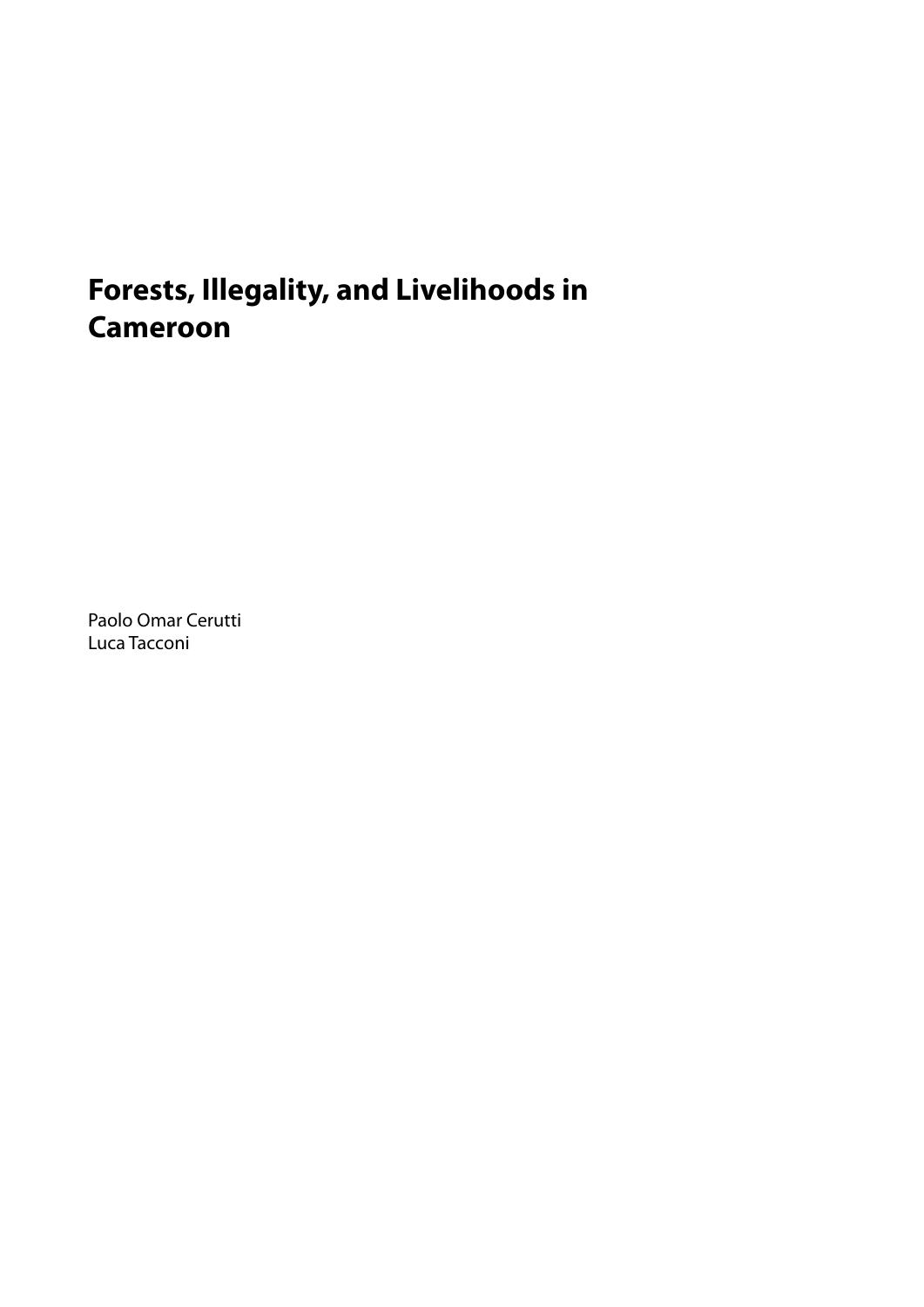**Disclaimer:** The views expressed in this publication are those of the author(s) and do not necessarily represent the official position or policy of CIFOR.

© 2006. All rights reserved. Printed by SMK Desa Putera, Jakarta Cover photos by Paolo Omar Cerutti

Published by Center for International Forestry Research Jl. CIFOR, Situ Gede, Sindang Barang, Bogor Barat 16680, Indonesia Tel: +62 (251) 622622; Fax: +62 (251) 622100 E-mail: cifor@cgiar.org Web site: http://www.cifor.cgiar.org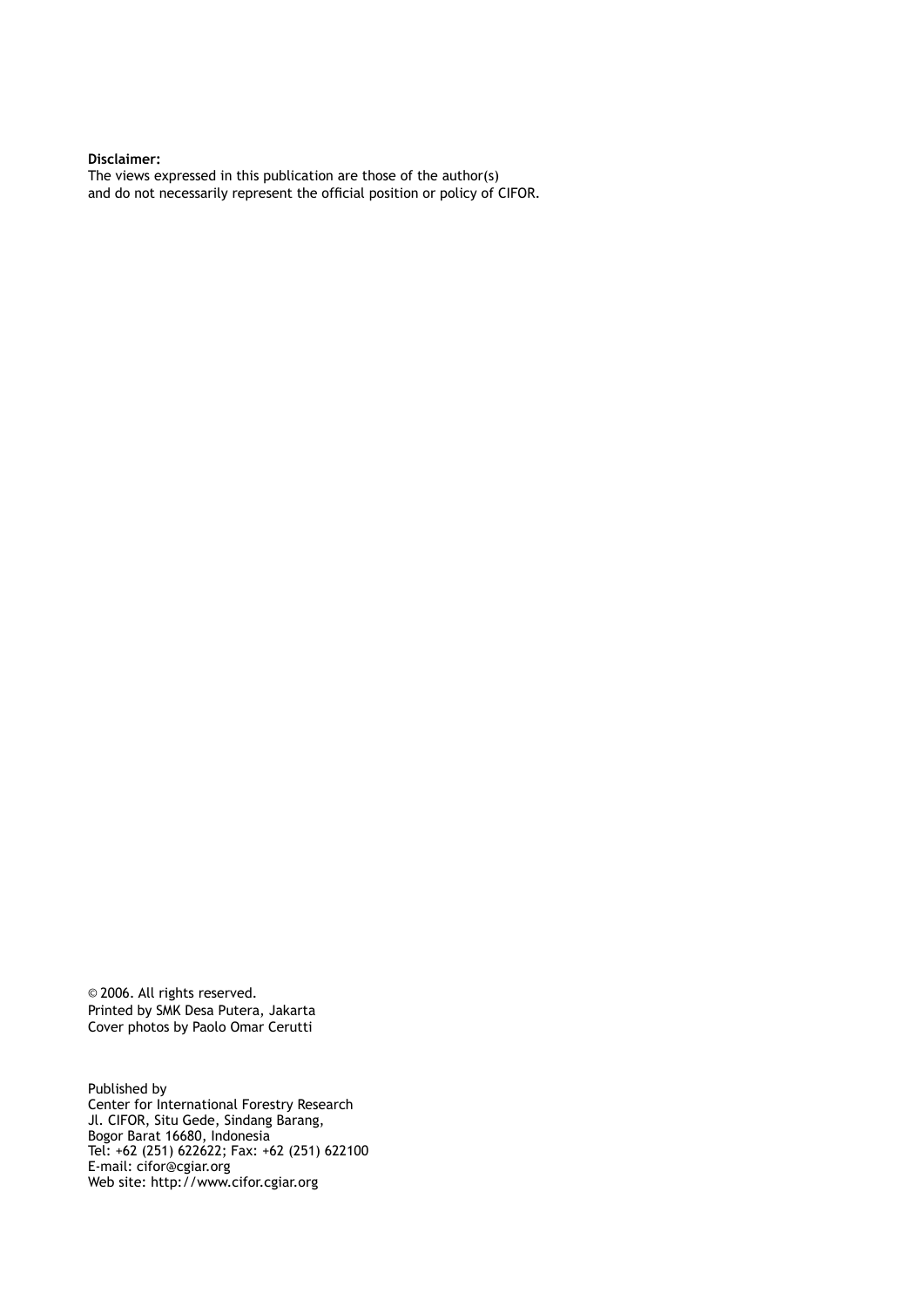## **Contents**

| Acknowledgements                                                              |    |  |  |  |
|-------------------------------------------------------------------------------|----|--|--|--|
| Introduction                                                                  |    |  |  |  |
| <b>Structural Changes in the Forest Sector</b>                                |    |  |  |  |
| <b>Illegality in the Forest Sector</b>                                        |    |  |  |  |
| Illegalities in the Allocation of Forest Concessions and Other Logging Titles | 7  |  |  |  |
| Inaccuracies in Reporting Illegal Logging in Cameroon                         | 9  |  |  |  |
| Estimating the Illegal Log Harvest                                            | 9  |  |  |  |
| <b>Livelihoods and Logging</b>                                                |    |  |  |  |
| <b>Small-scale Logging Titles</b>                                             | 13 |  |  |  |
| <b>Community Forests</b>                                                      | 14 |  |  |  |
| The Annual Area Tax                                                           | 15 |  |  |  |
| Conclusion                                                                    |    |  |  |  |
| <b>Endnotes</b>                                                               |    |  |  |  |
| <b>References</b>                                                             |    |  |  |  |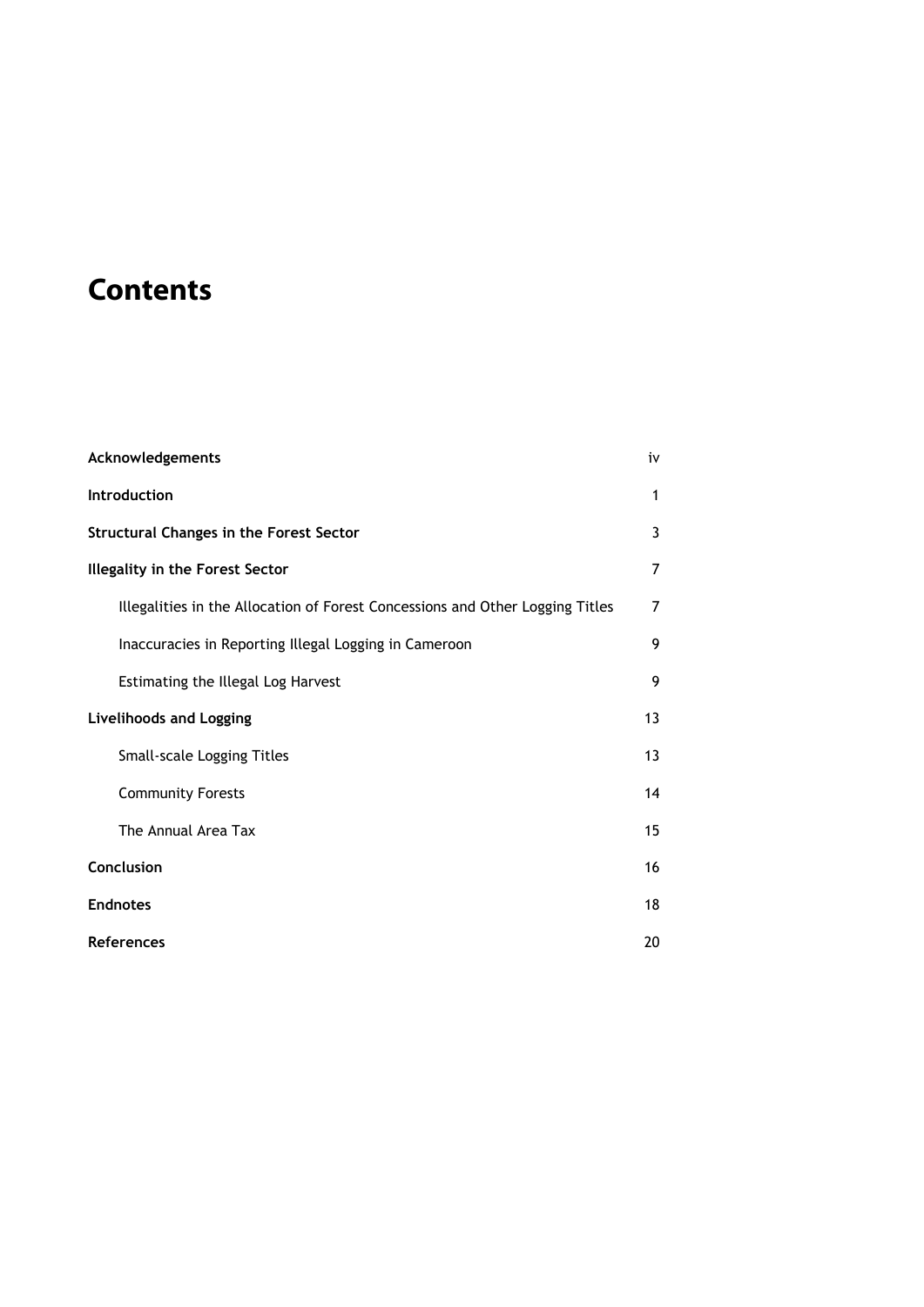### **Acknowledgements**

This paper has been made possible by funding from the government of Italy, which has allowed CIFOR to appoint Paolo Omar Cerutti as Associate Professional Officer. We wish to thank Samuel Assembe, Doris Capistrano, David Kaimowitz, Alain Karsenty, Carol Megevand, René Oyono and Valentina Robiglio for their useful comments. The views expressed in this paper are those of the authors and do not necessarily reflect the views of the organizations with whom they are associated.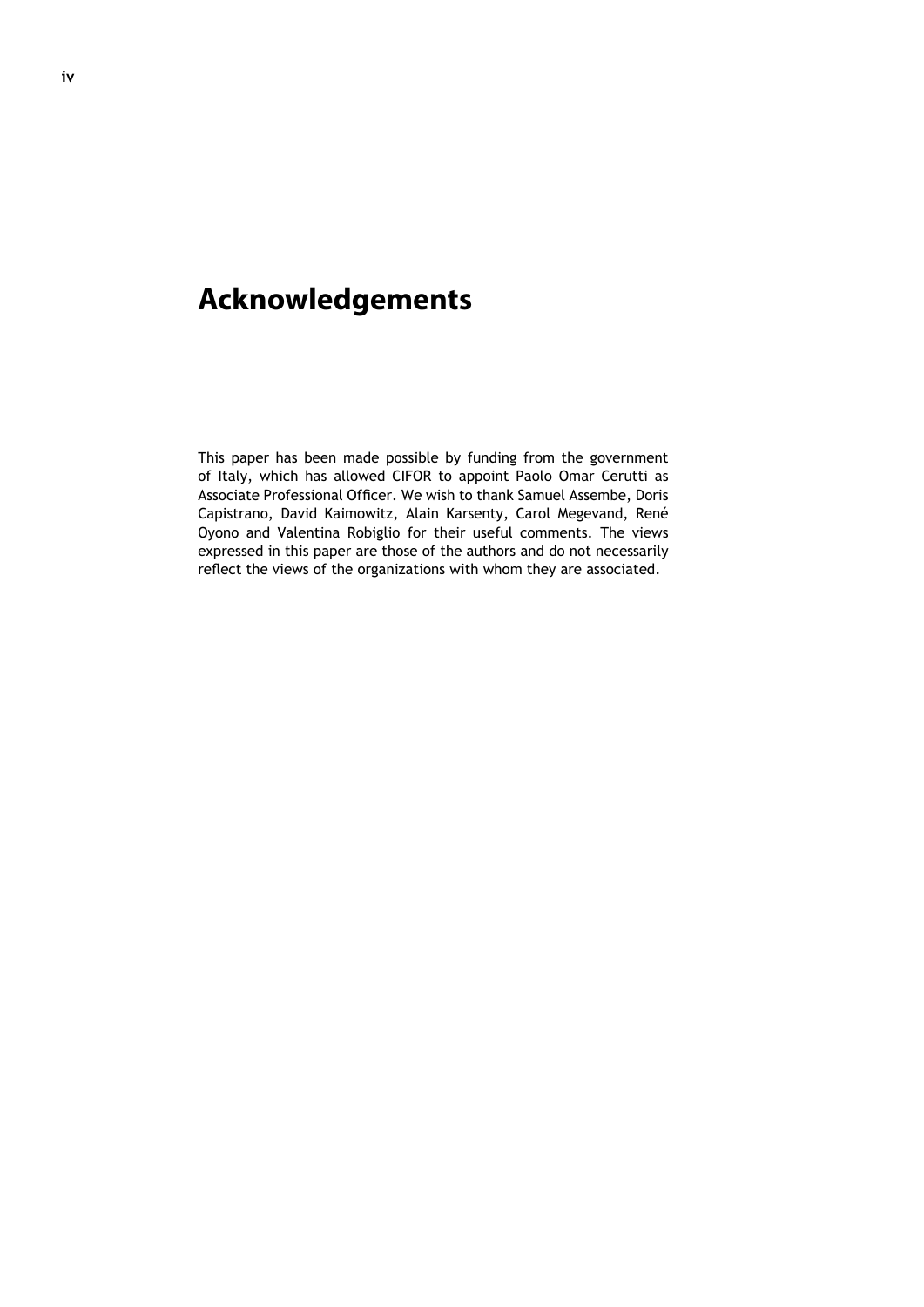### **Introduction**

This paper addresses the state of illegal forest activities (IFAs) in Cameroon, with particular attention to environmental outcomes and implications for livelihoods. We provide suggestions to the government and donor community about priority areas for interventions related to IFAs, sustainability, and livelihoods.

The case of Cameroon has global relevance. The country is among those at the centre of global concern about illegal logging.1 Cameroon is one of the few countries that are actively preparing for the negotiation of Voluntary Partnership Agreements. These agreements are one of the policy tools of the Action Plan for Forest Law Enforcement, Governance and Trade (FLEGT) of the European Union, the most significant international initiative against illegal logging. The Action Plan notes that in addressing illegal logging the impacts on local rural people need to be considered in terms of their justice and equity. Yet it says little about how that should be done. There is a risk therefore that the implementation of specific initiatives set out in the Action Plan will be carried out without clear understanding of their impacts on equity and justice. For this reason we give particular attention to the implications of forest policy and IFAs for rural livelihoods.

Concern about the environmental impacts of illegal logging has grown considerably over the past decade and brought the issue to global attention, with international environmental NGOs at the forefront in raising awareness about the issue (e.g. Environmental Investigation Agency, 1996). These organizations are still a significant force behind the drive of national governments in developed countries to address

illegal logging and related trade. $<sup>2</sup>$  Reported to</sup> account for more than 50% of annual harvest in several countries (Contreras-Hermosilla 2002; Tacconi *et al*. 2003), illegal logging has been seen as undermining the efforts by donor agencies to support sustainable forest management in the 1980s and 1990s (Tacconi *et al*. 2003). From a social perspective, it has been stressed that illegal logging increases poverty by reducing forest resources available to the poor (Contreras-Hermosilla 2002). From an economic perspective, illegal logging is said to result in significant losses of government revenues in producing countries (World Bank 2002) and to depress the prices of timber products. It has been estimated that if all exports associated with illegally harvested logs were phased out by 2007, international roundwood, lumber, and wood panel prices would rise respectively by 19%, 7%, and 16% (Seneca Creek Associates and Wood Resources International 2004).

Despite widespread concerns about illegal logging, there is still significant uncertainty about the quantitative and qualitative nature of the problem. For instance, in Cameroon it is unclear how much illegal logging is actually taking place, as discussed later in the paper. The actual environmental, social, and economic impacts of illegal logging are also unclear. From an environmental perspective, if illegal logging takes place in forests allocated to conversion it probably does not have direct environmental impacts given that the forest would be converted in any case. If it takes place in a national park, however, it can be expected to have negative environmental impacts. From a social perspective, stopping illegal logging may not necessarily lead to a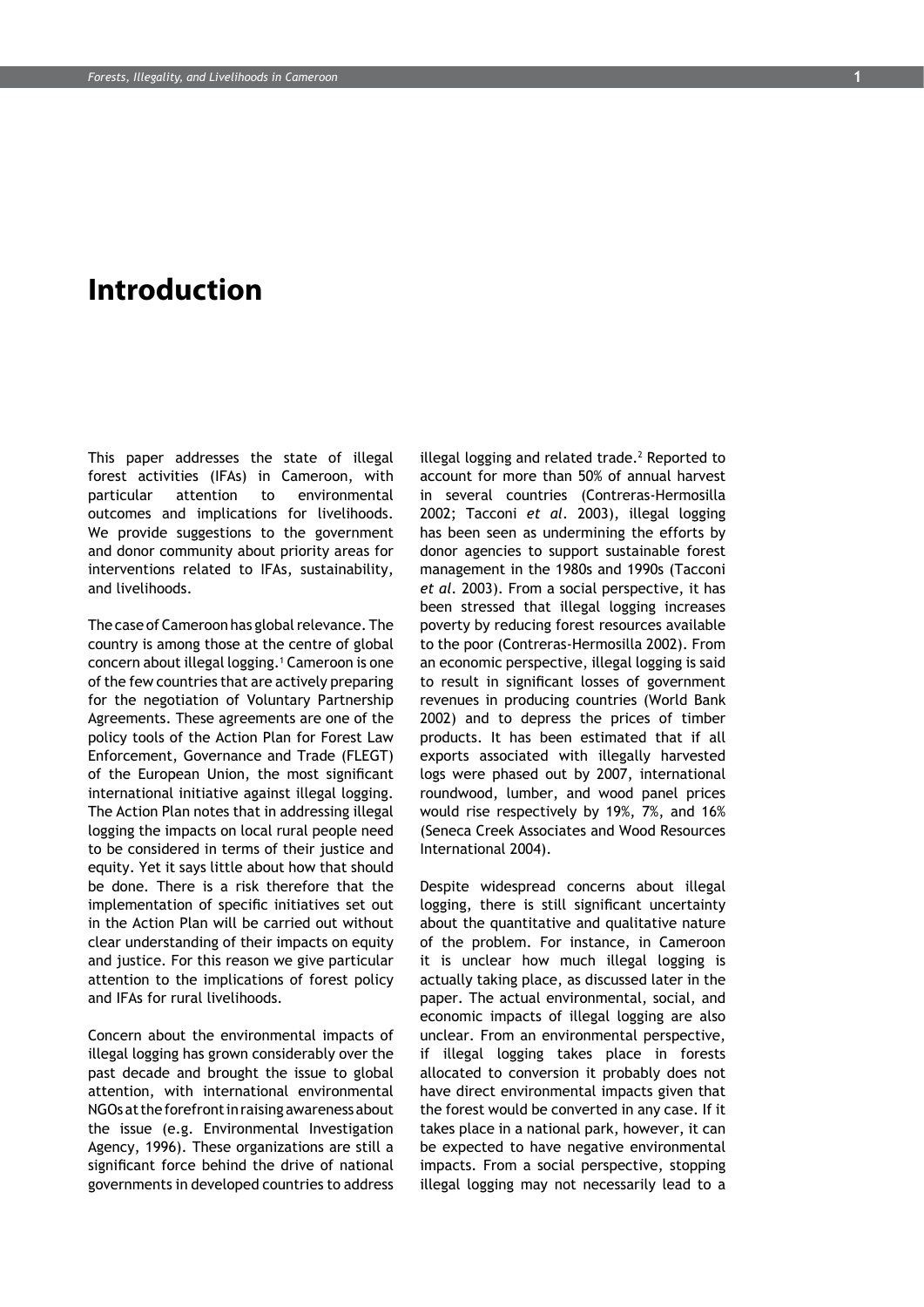reduction in poverty or even to a reduction in negative impacts of logging on local communities if the conflicts generated by the state's longstanding process of appropriation of land from the communities are not resolved and the companies are allowed to continue legal operations on those lands. From an economic perspective, a reduction in illegal logging could increase government revenues, but this is not necessarily the only variable to be considered. For instance, allowing large companies to manage most of the timber operations with the concomitant exclusion of small operators (because they are more difficult to monitor than large-scale operators) could lead to inequitable social and financial impacts.

We do not argue illegal logging should be allowed to continue. Rather, we stress there needs to be a more informed and nuanced consideration of the environmental, social, and economic contexts in which illegal logging takes place, as well as a more detailed assessment of the actual impacts of illegal logging and the proposed reform options. To do this, rather than consider only illegal logging, we need to take a broader look at IFAs, which include all illegal acts related to forest ecosystems, forest-related industries, and timber and non-timber forest products (Tacconi *et al.* 2003). They range from acts related to the establishment of rights to the land, when people's customary rights are simply forgotten or cancelled without consultation, to corrupt activities to acquire forest concessions and activities at all stages of forest management and the forest goods production chain, from the planning stages, e.g. when logging titles are included into protected areas, to harvest and transport of raw material and finished products, e.g. when authorised volumes or minimum cutting diameters are not respected, to non-transparent financial management.

The occurrence of illegal acts does not necessarily imply a need to prevent and repress them. In some instances, a revision of the legislation may be warranted (Tacconi *et al*. 2003), for example when legislation results in the marginalization of poor people. In Cameroon, and in several other African countries, this situation is exemplified by the discrimination against small-scale logging activities (World Bank/WWF Alliance 2002). Furthermore, there is a need to consider IFAs in the context of the broader functioning of the forest sector and its supposed contribution to economic development and poverty alleviation. If this is not done, there is the risk that a policy change aimed at reducing IFAs increases poverty. Again, we are not supporting IFAs. We note that it needs to be recognized that some of these activities are not intrinsically bad from an ethical perspective. Often, certain economic activities have been made illegal because they are supposed to be against the interest of the country, e.g. the export of round logs. Yet, the economic situation or public perceptions may change and these activities do not necessarily need to remain illegal.

Poverty reduction has become the focus of development policy, at least of the numerous poverty reduction strategy papers issued (e.g. Republic of Cameroon 2003). The role and contribution of forests to poverty reduction is still unclear (Sunderlin *et al.* 2005). To the extent that there is a potential link between forests and poverty, however, the potential links among IFAs, policy options aimed at addressing them, and poverty need to be considered.

The analysis of IFAs in Cameroon is carried out in the context of the structural changes that have taken place in the forestry sector in recent decades. The discussion of IFAs first considers problems in the process of allocation of forest concessions and other logging titles. Inaccuracies in reporting the volume of illegally harvested timber as compared to exports are then reviewed before we present a quantitative estimate. The relationships between livelihoods and illegality are then addressed.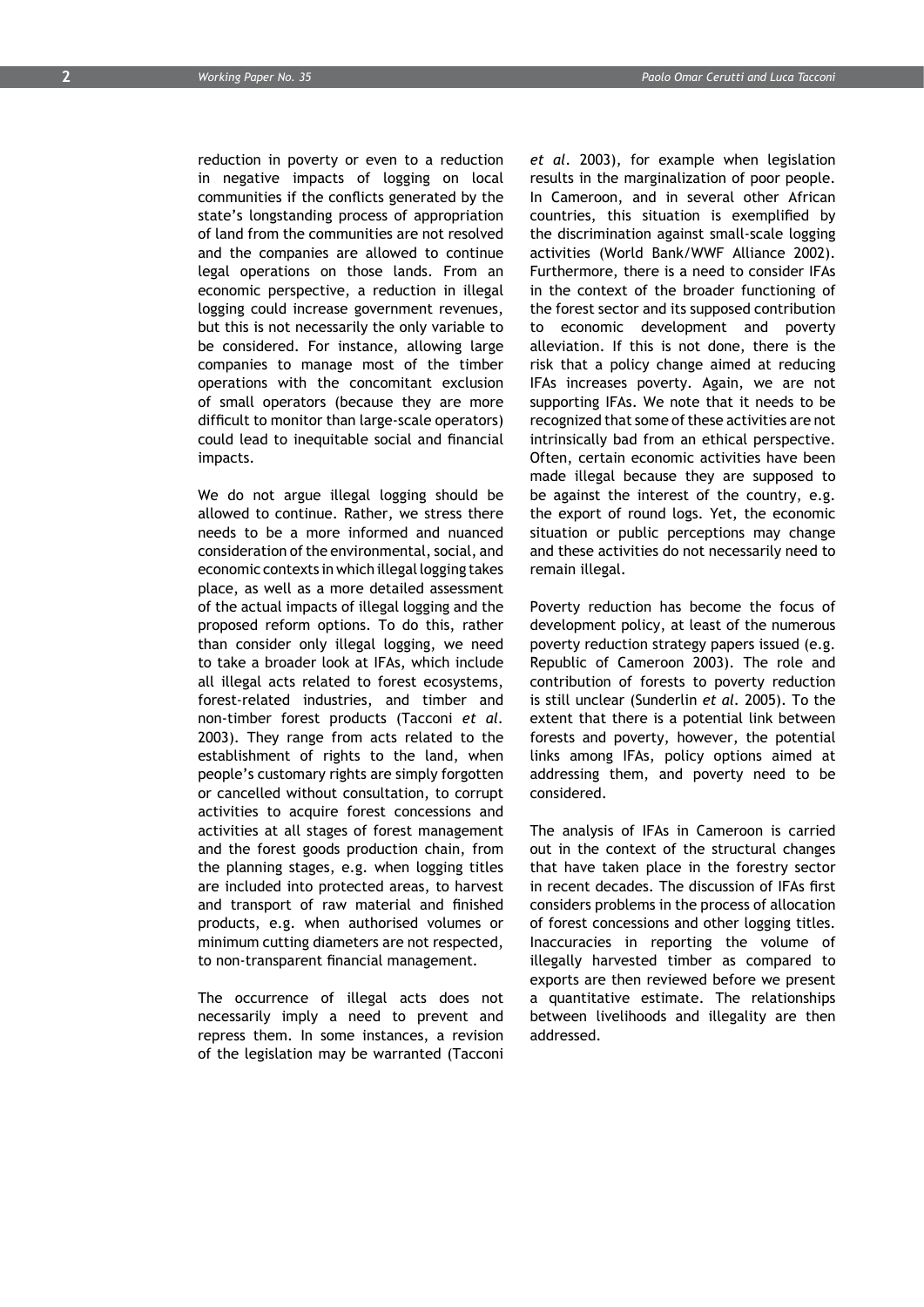### **Structural Changes in the Forest Sector**

The period 1970 to 1999 saw important structural changes in the forest sector. These changes had several implications, which we note upfront. First, the large forest domain of the state, derived from the process of appropriation of forest lands previously controlled by local communities (Ascher 1999), was put under more intensive production by the government with the support of international and national donor organizations. In the 1980s, the expansion of the forestry sector certainly brought economic benefits to Cameroon,

by satisfying the growing domestic demand for timber. Second, the introduction of the 1994 forestry law was supposed to benefit the population both through its increased involvement in the sector, by setting up and managing community forests, and through direct redistribution of forest area taxes to rural management committees. To date, both suppositions have hardly benefited the population. On one hand, a relatively insignificant area of forest (often already exploited, being in the agroforestry domain)



Processed timber on its way to Douala from Eastern Cameroon (Photo by Paolo Omar Cerutti)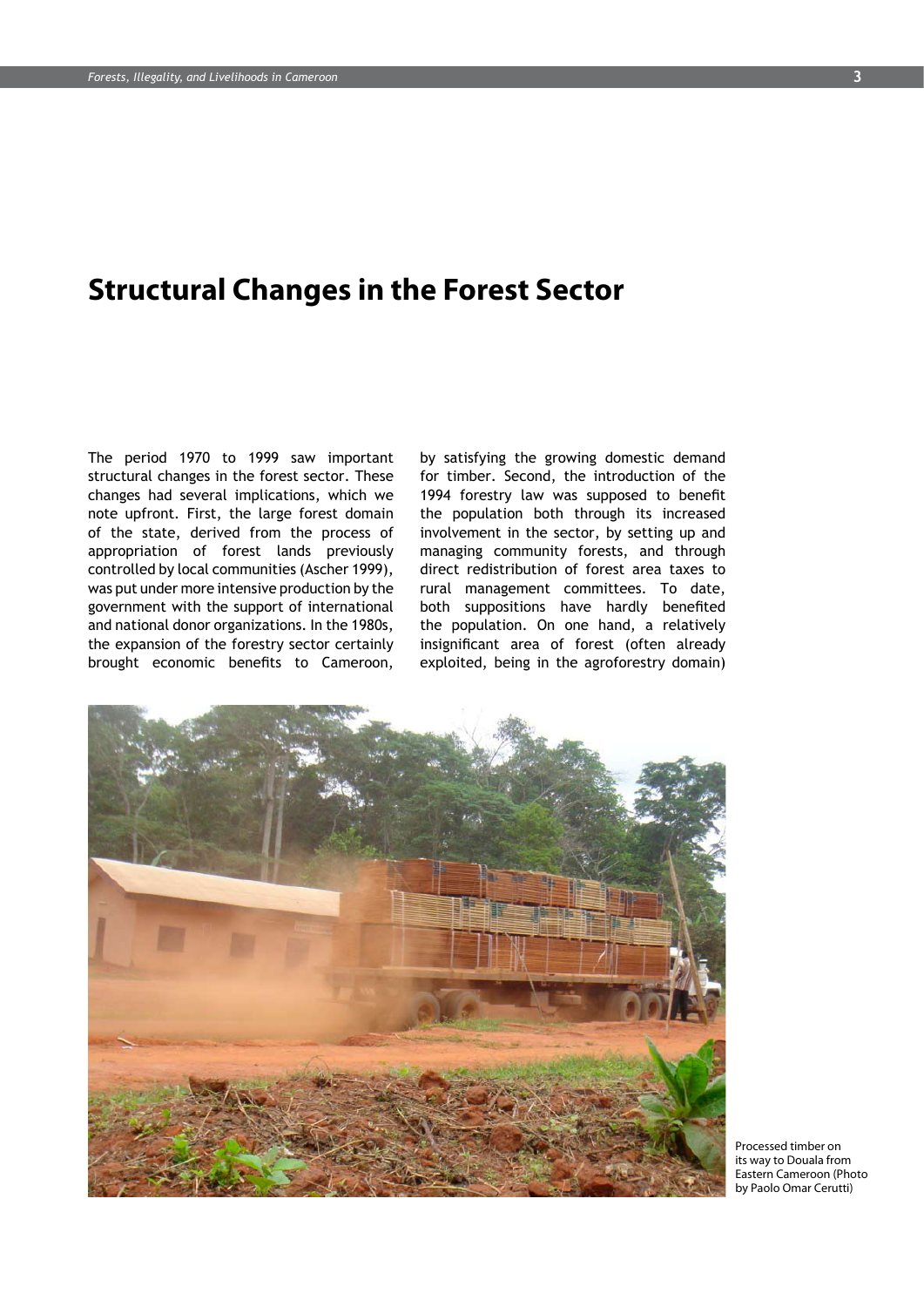has been allocated to community forests,<sup>3</sup> and the zoning plan has resulted in the further entrenchment of land appropriation by the state by allocating a substantial area to the permanent forest domain. Those who focus on the rights of the local population to the land would probably consider these changes as infringing human rights because they were not based on the consent of the people who claim traditional rights to the land. On the other hand, the forestry revenues that were redistributed to the local level have been mismanaged by the administration and only very weak positive outcomes can be noted on the ground. Third, small-scale logging operations expanded over the period considered. This expansion constitutes an increase in the involvement of the local population in the sector, but unfortunately there are considerable obstacles to the operations of small-scale activities.

Whether local communities could have benefited more from a different approach to forest management than that adopted by the government, with donor community support, is a speculative question with limited current policy relevance. However, the fact that the population has not benefited significantly from the forest zoning alerts us to the need to consider the impacts on the population even of well intentioned reforms. Clearly, we need to ask whether policies aimed at reducing illegal logging could have negative impacts on the livelihood of the population, how to minimize those impacts, and how to enable the population to benefit from policy change.

The first significant structural change to be noted is that timber production experienced a steady and substantial growth (132%) over the period 1970–1986, mainly following the development of the oil sector (Ndoye and Kaimowitz 2000; Wunder 2003). The official wood harvest was around 2.1 million cubic metres in 1985 (Ndoye and Kaimowitz 2000; Bigombe 2004).4 High-value species were mainly exported but around 75% of the roundwood equivalent of total production was used for domestic consumption (Wunder 2003).

Economic growth came to an abrupt halt in 1986 due to a steep decline in the prices of major exports, and stagnation lasted from 1987 to 1993 (World Bank 2001). Timber production was more or less constant throughout that

period, remaining around 2.0–2.1 million cubic metres (Ndoye and Kaimowitz 2000). There was a change in the structure of the market, however. The domestic market started to collapse after 1986, while exports increased rapidly. The increase in exports was facilitated by an increase in the number of logging concessions supported by the Tropical Forest Action Plan (TFAP), to which the government had submitted its forest policy. The report prepared by FAO and UNDP for the Cameroonian TFAP argued that the unexploited forest resources in south-eastern Cameroon should have been opened up to increase the foreign exchange generated by the export of timber, and proposed that industrial wood production reach 5.5 million cubic metres by 2010 (Winterbottom 1992, cited in Ascher 1999). As a result, the government granted 150 logging concessions in 1989.

The shift towards exports was also partly sustained by the 50% devaluation of the currency (FCFA) in January 1994 (Wunder 2003), which followed a period during which government revenues declined, public investment was cut sharply, and institutional reforms caused many officials to lose their jobs (Ndoye and Kaimowitz 2000). Domestic consumers could no longer fulfil their needs using industrial timber production, which had become too expensive. They were forced to look for timber harvested and sawn by local loggers, whose number had increased as a result of the fall in the price of cash crops (Plouvier *et al*. 2002).

Official timber production rose until fiscal year 1996–97, when it almost reached 3.4 million cubic metres (Table 1), and domestic consumption made up 45% of total production by 1997 (Wunder 2003). The increase in demand for timber products, the currency devaluation and, later, regulatory changes contributed to an expansion of small-scale logging activities. Significant regulatory changes include a new forest law introduced in 1994, with implications for land use planning and allocation of logging concessions, and the introduction in 1999 of a log export ban on several important commercial species. The latter was introduced to foster domestic processing by large industrial groups, which it did, but it also contributed to a decrease in log production. Let us detail these changes.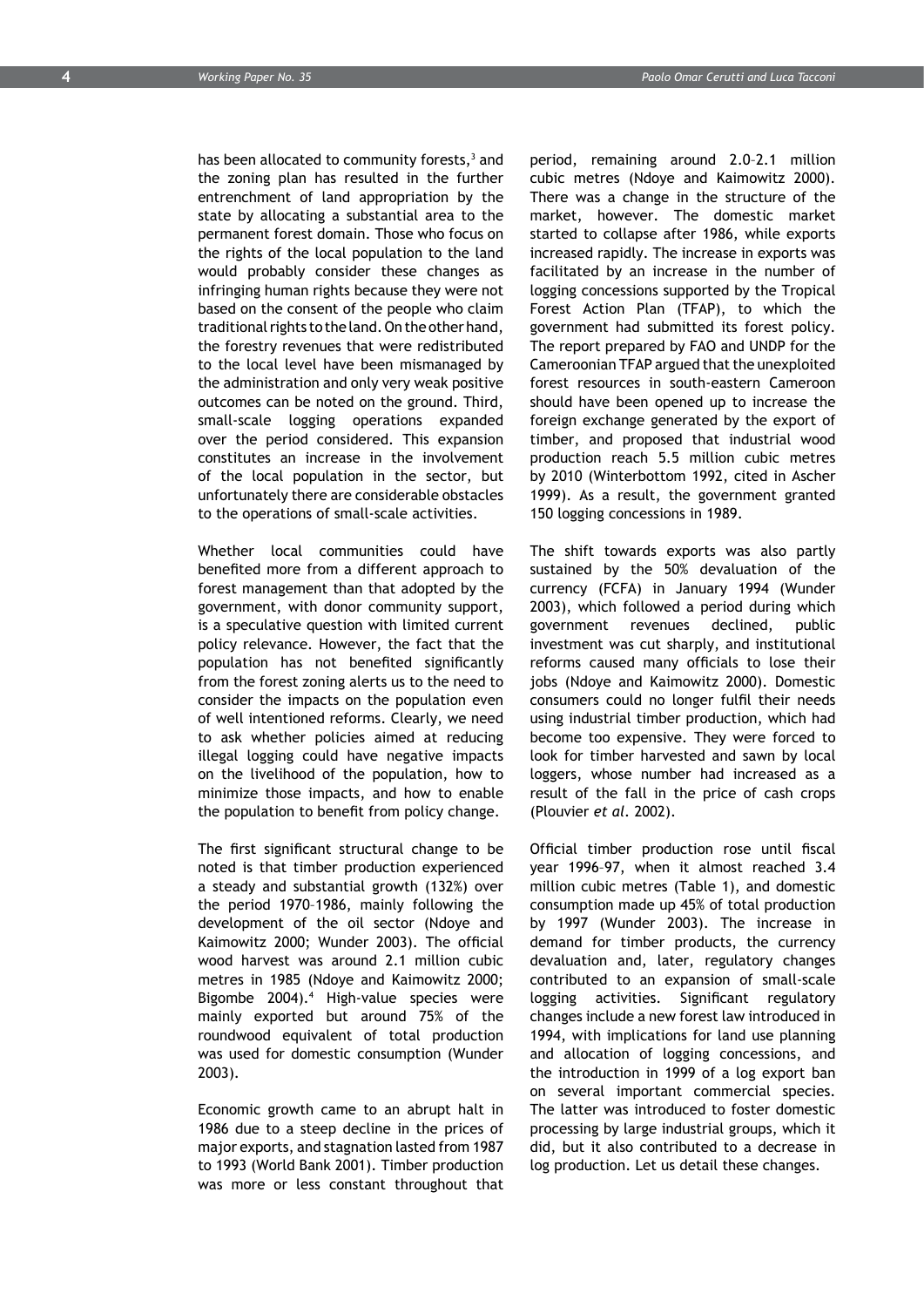The reform of the legal framework of the forestry sector was a conditionality of the structural agreement the government had signed with the World Bank and the International Monetary Fund in 1989 (Nguiffo 2003). The forest law was supposedly aimed at improving transparency in the sector, promoting sustainability, and stimulating the participation of the population in the management of forest resources (World Bank/ WWF Alliance 2002; DFID 2003). Among other changes, it introduced (1) the requirement to develop a Zoning Plan, (2) an auction system for the attribution of logging concessions, and (3) changes in timber pricing and taxation to allow for an increase in fiscal revenue and the use of market-based incentives to improve forest management (Karsenty 1999, cited in Brunner and Ekoko 2000).

The new forestry law took more than two years to implement and contributed to an initial increase in timber production. In the transition period, the forestry administration tried to keep all logging enterprises active (Eba'a Atyi 1998), mainly by granting sales of standing volumes<sup>5</sup> and allowing the owners of old licenses to keep logging until the expiration date of the titles. Meanwhile, 27 new Forest Management Units (FMUs)<sup>6</sup> were allocated in 1996–97 (Global Forest Watch 2005), allowing old and new logging permits to operate simultaneously.

The Zoning Plan divided the national territory into a permanent forest domain and a nonpermanent forest domain. Eight phases were initially planned for the national reconnaissance inventory, but to date only four of them have been carried out. Covered domains are located mainly in the southern part of Cameroon, where the highly diverse forests are concentrated (Wunder 2003).

By law, the permanent forest domain must cover at least 30% of the national territory and it represents the ecologic diversity of Cameroon.7 Forest should be maintained in the permanent forest domain and local uses of forest resources are restricted. Production forests, including allocated production FMUs, conservation FMUs, other non-FMUs areas, and Council Forests, cover the majority of the permanent forest domain with a planned surface of about 7.9 million hectares (Global Forest Watch 2005). Conservation, protection,

research and recreation forests share the remaining 4.8 million hectares. The law intended for the government to grant definitive logging concessions on the permanent forest domain only after the Ministry of Forests had gazetted the land.<sup>8</sup> To date, however, the ministry has not been able to complete the task, and only around 2.6 million hectares have been gazetted (MINFOF 2005a). Added to the lengthy delays that occurred in the approval of management plans, this hold-up caused an impasse: as of February 2006 there were still no logging concessions managed on a definitive protocol signed by the administration (Vandenhaute and Heuse  $2006$ ),<sup>9</sup> and many logging companies were induced to illegally extend their temporary contracts to more than the legal term of three years and/or to prepare their management plans based on temporary surfaces.<sup>10</sup>

The non-permanent forest domain covers the remaining forests, which amount to about five million hectares. This forest area may be converted to non-forest uses.<sup>11</sup> The nonpermanent forest domain is divided into (1) forest of the national domain, which represent about 80% of the area of the non-permanent forest domain; (2) community forests, which cover an area of about 400,000 hectares (MINFOF 2005b); and (3) private forests, which have never been inventoried but are estimated to cover around 600,000 hectares (Enviro-Protect 1997).

As noted above, the new law introduced an auction system for the allocation of logging concessions. In 1997, due to widespread irregularities of the first call for bids (Global Forest Watch 2000), the World Bank forced the government to halt the allocation of more FMUs and sales of standing volume until transparent rules could be established and an independent observer introduced. Allocations began again in 1999/2000.

Meanwhile, in 1999, the government enforced a log export ban, as well as the obligation to have a production unit in order to bid for a forest concession. This decision caused a major increase in domestic industrial processing capacity, which reached 2.5 million cubic metres in 1999/2000 (CIRAD—I&D 2000). The ban on the export of logs was supposed to apply to the entire national production, according to the 1994 law (art. 71), but it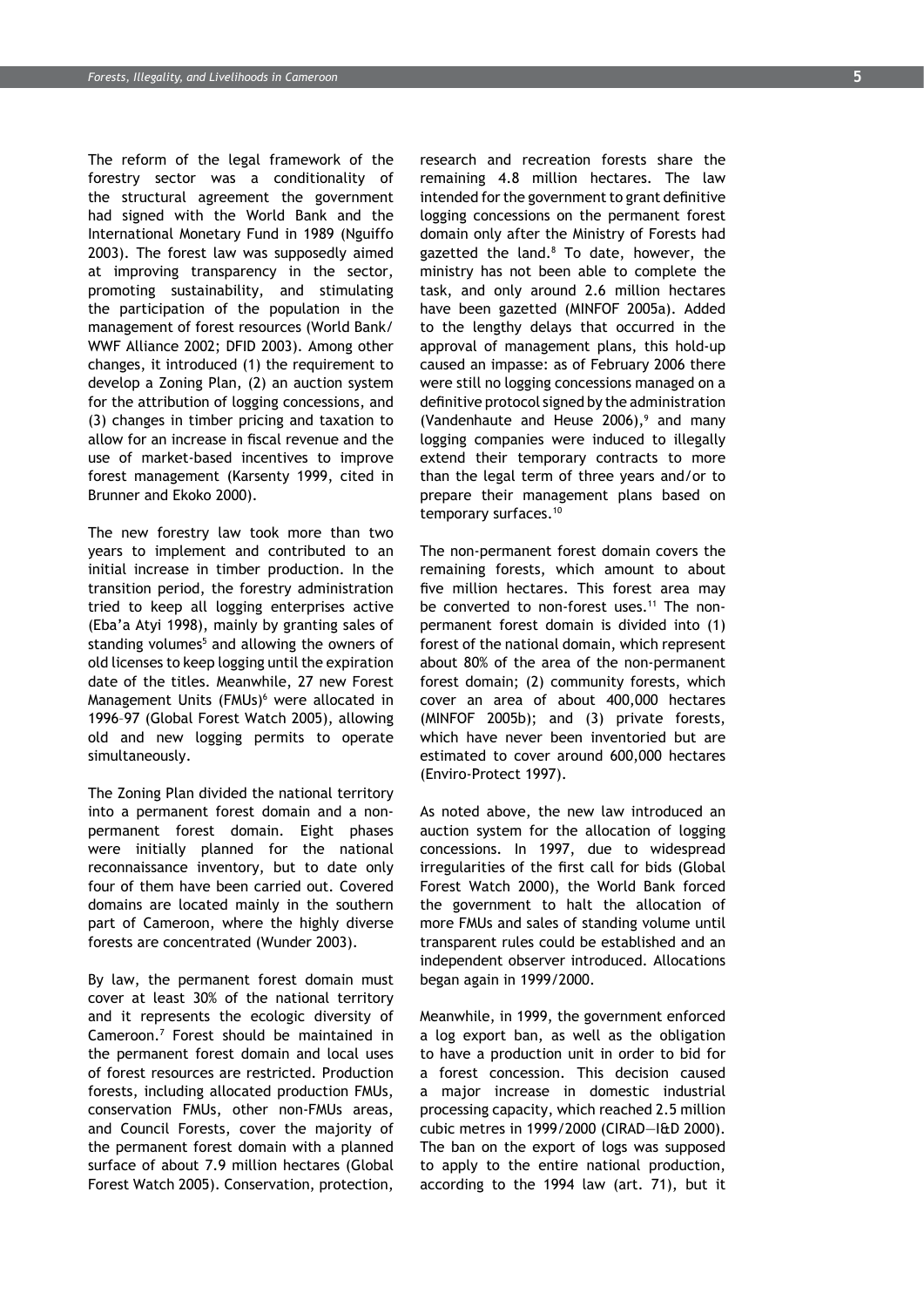was enforced as a species-dependent ban, which excluded important species like ayous (*Triplochyton scleroxylon*) and azobé (*Lophira alata*). As a result of the ban, the volume of log exports decreased by 50% between 1997 and 1999 (Wunder 2003). The suspension of FMUs, the allocation of sales of standing volume permits and the log export ban put further pressure on an industrial sector that was just on its way out of the transition period between the old logging licensing system and the new one introduced by the 1994 forestry law. The industrial sector was forced to look for new timber sources. As a result, large and

small-scale loggers became more and more intertwined (CIRAD-I&D 2000). Some large forestry companies subcontracted operations to small local enterprises to avoid increasingly difficult relations with the local population and administrative red tape, a process still going on today. This practice decreased their harvesting costs in the permanent forest domain. Some companies also subcontracted small local operators because the latter were out of government control and could more easily obtain valuable wood in the nonpermanent forest domain by dealing directly with the local population.



Logs entering Cameroon from the Republic of Congo (Photo by Paolo Omar Cerutti)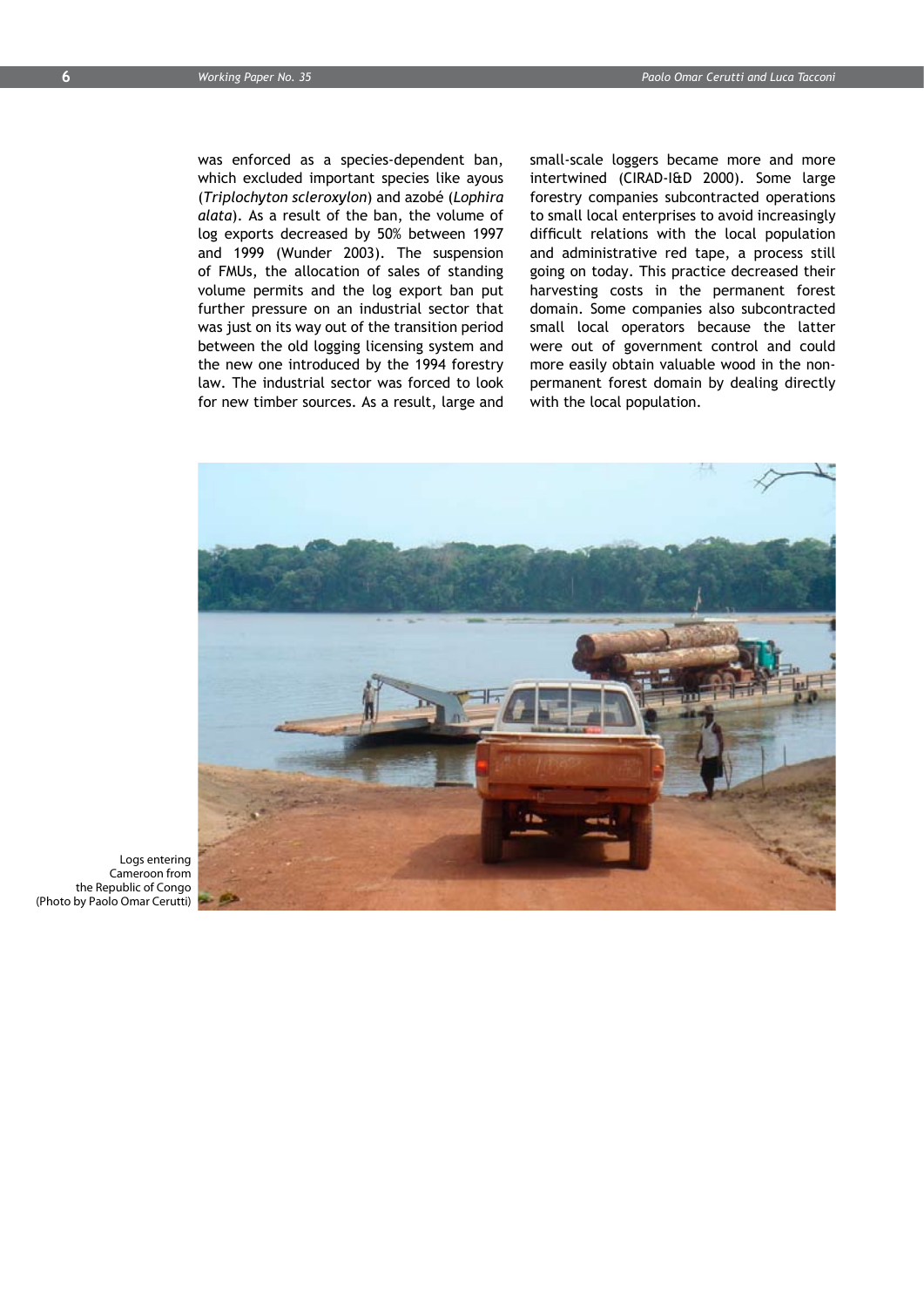### **Illegality in the Forest Sector**

In the previous section we noted that the 1994 forestry law introduced significant changes to the process of allocation of forest concessions. In that context we consider apparent illegalities associated with awarding logging permits to large and small-scale operations. The environmental concerns driving global interest in illegal logging in Cameroon at the end of the 1990s have led several organizations to focus on the volume of logs harvested and exported illegally. A review of the literature shows that in the case of Cameroon the most recent concerns about the illegally harvested and exported volumes of timber have not been based on sound data. Therefore, we estimate the quantity of timber illegally harvested and exported.

### **Illegalities in the Allocation of Forest Concessions and Other Logging Titles**

We consider whether the changes in the allocation process introduced by the 1994 forestry law have been successfully implemented. This is relevant for three reasons. First, irregularities in the allocation process constitute IFAs which, from a legal perspective, need to be redressed. Second, these irregularities could lead to unsustainable practices if the companies selected do not have the appropriate technical pre-requisites and/or are simply interested in the rapid exploitation of timber. Third, these irregularities may have negative economic effects if they lead to reduced government revenues, with potential negative implications for livelihoods.

The new auction system to allocate logging

concessions and sales of standing volume introduced technical and financial scores assigned to bidders, which are then ranked before logging permits are granted. The ministry assesses the score to rank the bids after evaluation by an inter-ministerial commission. The rankings are later submitted for approval to the prime minister. Illegalities have continued despite the introduction of the new procedure.

In May 1996, the government illegally allocated seven FMUs through the old discretionary process: four of them are still being harvested by the same company, and two have been officially transferred to another company in 2005 without a new call for bids. In 1997, 20 FMUs were auctioned and all of them were allocated (MINEF 2004). Only six were awarded to bidders recommended by the commission and with the highest financial offer (Global Forest Watch 2000). After these irregularities, the World Bank recommended changes and pushed them through with conditions included in the third phase of the structural adjustment program. These changes included the appointment of an independent observer of the allocation process.

The independent observer reported of the auction of July 2000 that 'a great number of the bidders did not enclose a report of their financial situation' as required by the law, and that 'a great number of those who enclosed it presented incoherent, conflicting, and/or false information' (Behle 2000 p. 5). Overall, the independent observer noted that the data submitted for the selection procedure were 'not sufficient', missing information about applied sanctions, mills' condition, surfaces and titles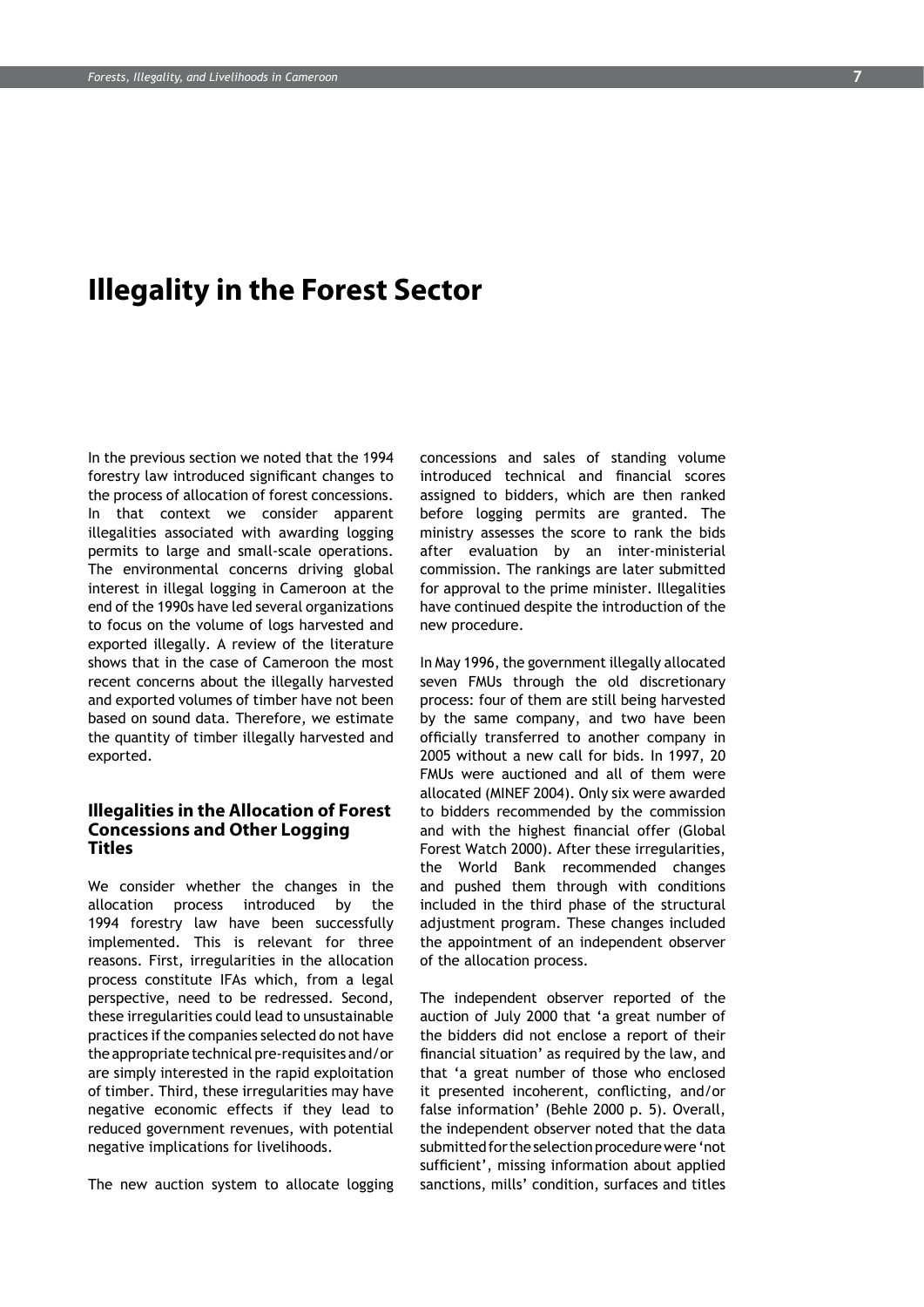previously granted (Behle 2000). Moreover, the independent observer highlighted the 'paradoxical' situation of those concessions for which only one company was running: the prices submitted were all very close to the minimum bidding price, raising concerns about the lack of confidentiality in the auction procedure (Behle 2000). Nevertheless, all 23 FMUs up for auction were allocated (MINEF 2004).

The independent observer made similar remarks in the report for the 2001 granting procedure, with a clear statement addressing the actors involved in the process: supposedly, none of them fully understood the meaning of the transparency principle (Behle 2001). One of the most evident problems was the commissioners' refusal to sign the declaration stating that they did not have personal interests in any of the bidding companies. This behaviour would seem to indicate, however, that they did understand the concept of transparency, but the more important problem is that some may have had personal interests in the bidding companies. Some notaries public, accountants, bankers, and officials working at the ministry were all fingered as lacking an ethical code of conduct, as false documents provided by them were 'largely used' to get access to the resource (Behle 2001). All 15 FMUs being auctioned were allocated. The independent observer noted similar problems again in the report sent to the minister of forests after the auction process held in January 2002, when seven FMUs were granted.

Illegalities in the auction process have continued to the time of writing this paper. In relation to the 2005 granting procedure, the president of the Interministerial Commission reportedly complained in one of the last working sessions about the lack of confidentiality in the auction process (Block-Kölle 2005a). Moreover, the independent observer reported that rules had changed after the procedure had already started, and in its final statement closing the 2005 attribution, the observer called for a 'global reform to harmonise procedures and to provide all candidates with the same chances of equity and transparency' (Bloch-Kölle 2005a). Nevertheless, all 14 FMUs auctioned were granted.

Transparency has also been lacking in the attribution of sales of standing volume. In the case of this type of permit there are also concerns related to the lack of exact specification of the boundaries of the areas being granted and because these titles are used to harvest in the non-permanent forest domain, where the rural population has the right of pre-emption to claim a Community Forest over planned sales of standing volume.<sup>12</sup> In fact, one of the most recent independent observer reports (Bloch-Kölle 2005b p. 5) states that the government 'ignores what it is selling and does not carry out a serious inventory' before putting sales of standing volume up for bidding. It is thus difficult for local communities to use the pre-emption right if the government does not know where the boundaries of the sales of standing volume are and usually does not consult with the population. Moreover, the non-permanent forest domain has recently seen an increase in the granting of small-scale logging titles (often named 'special permits'). They generally authorise the logging of limited amounts of timber, to small, medium, and large companies, which mainly sell on the export market. These are granted according to the old discretionary practices, thus making impossible any evaluation of their transparency (Resource Extraction Monitoring 2006). These attributions are outside any legal framework. Furthermore, local communities do not receive financial benefits from these special permits, unlike logging carried out in forest concessions and sales of standing volume, which are subject to an annual area tax that is in part transferred to local communities and local councils.

According to the 1994 forestry law, concessions were to be allocated through auction on the ground that auctions are less susceptible to political pressure and more efficient from an economic perspective than the previous discretionary practices (Brunner and Ekoko, 2000). It is unclear to which extent these benefits have eventuated. There is indeed more information on the lack of transparency in the allocation process, as demonstrated by independent observer reports, which is clearly influenced by public officials who appear to have personal interests in the companies involved in the process.

From a financial perspective, the forestry tax reform has actually reduced government revenues.13 The auction process and the reformed fiscal system did directly influence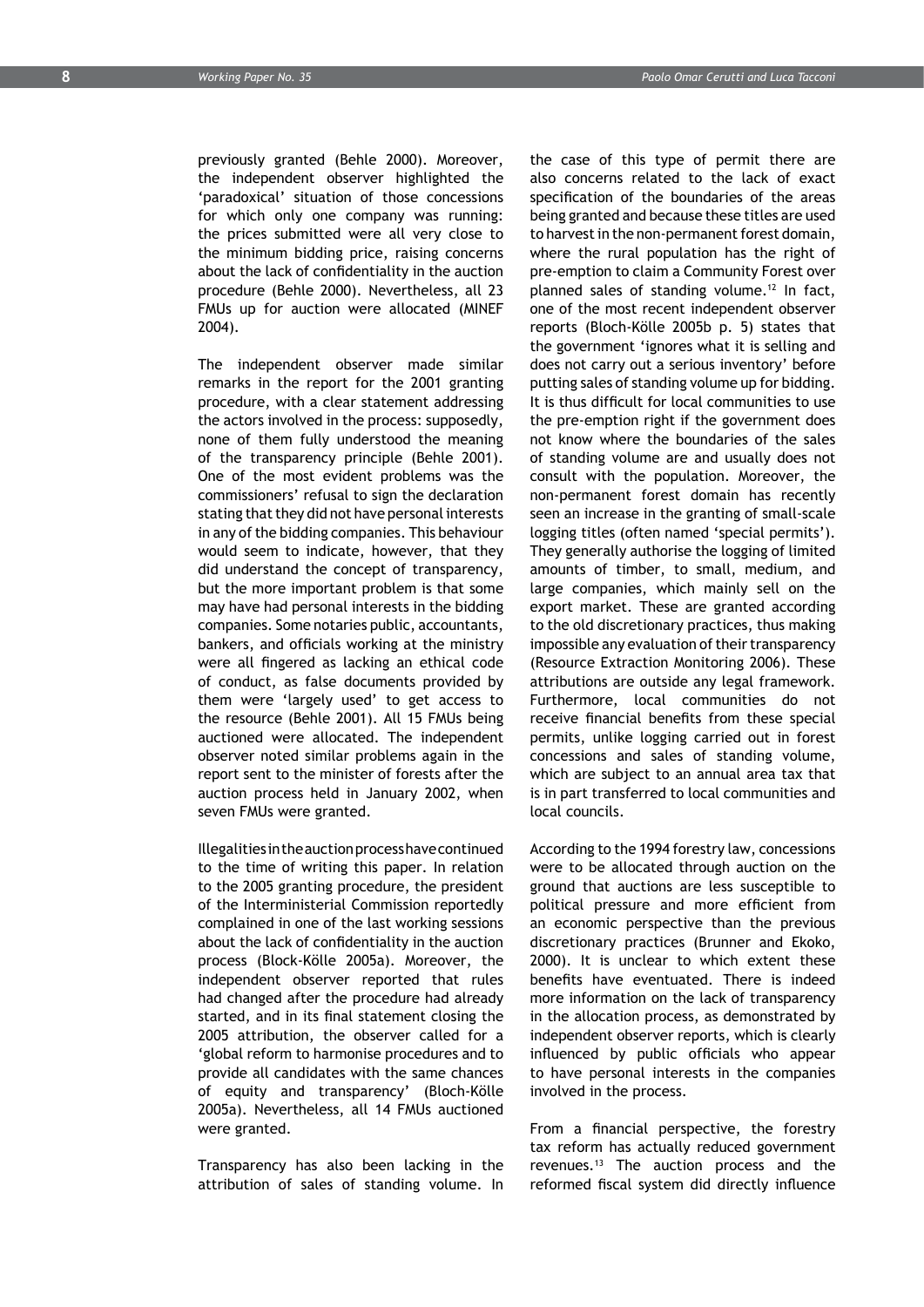public revenues through the collection of the annual area tax, which increased from about US\$13 million in 2000 to about US\$24 million in 2005 (MINEFI 2006), but to date it has not counterbalanced the total amount collected in 1998 through the log export tax, i.e. about US\$50 million, which decreased drastically after the log export ban was enforced in 1999.

As with the old discretionary attribution system, the lack of transparency in the allocation process raises concerns about the technical suitability of the concessionaires to implement sustainable forest management. Apart from technical constraints that need to be corrected through changes in the law—like the small size of many concessions, which makes them economically unviable for large companies—evidence shows that it will be difficult to respect the legally established minimum cutting cycle of 30 years $14$  in many allocated concessions, both because of mismanagement and because many FMUs have already been heavily logged in recent years (Auzel and Halford 2002).

#### **Inaccuracies in Reporting Illegal Logging in Cameroon**

Since the 1990s, the volume of illegally harvested timber in Cameroon has been reported to be around 50% of total harvest. A recent study assessing Europe's illegal timber trade (WWF 2005) still reports the same percentage for Cameroon. An impact assessment of the action plan for FLEGT, commissioned by the European Union, assumed that 50% of timber was illegally harvested (INDUFOR 2004). It took that estimate from WWF International (2004), which in turn referred to a document published two years earlier (Toyne *et al*. 2002). Data used by the latter report are from a document that had appeared on the Internet during the previous year and which stated that 'over half of the logging taking place was estimated to be illegal' (CED 2001 p. 2) but failed to quote any source or methods used to obtain those estimates.

FERN (2003) reported that illegal logging in Cameroon accounted for 50% of all timber harvested. This statement, however, cannot be found anywhere in the report by Global Forest Watch (2000) quoted by FERN. Global Forest Watch (2000 p. 28) had actually reported that '56% of logging licenses were still operating in 1997/1998 even though the duration of their logging rights had expired'.15

The audit of the forestry sector carried out at the end of 1990s (CIRAD-I&D 2000) is another source that has been distorted. In estimating the rate of IFAs, the audit considered only the permits called 'sales of standing volumes'. Valid titles covered a surface of about 190,000 hectares in 1998/1999 (CIRAD-I&D 2000; Fochivé 2005),<sup>16</sup> but only about 20% of that surface was officially exploited (CIRAD-I&D 2000).17 The audit reported that at least half of the 'total cases' (among sales of standing volume) seemed to record some kind of illegality, mainly exploitation outside the boundary (CIRAD-I&D 2000, Annexe VI, p. 12). The audit's words have been stretched to refer to illegal extraction (Hardwoodmarkets. com 2000) and illegal logging and trade (Forest Monitor 2001) in all titles used in the major logging region of eastern Cameroon.

It is obvious that despite the concern about IFAs, there remains significant uncertainty about their real extent in Cameroon.

#### **Estimating the Illegal Log Harvest**

The volume of illegally harvested logs cannot be measured directly. It can only be inferred by comparing official data on volumes of harvested logs with data on the roundwood equivalent required in the production of a known or estimated volume of timber products.

We assess total log harvest by using data from the government of Cameroon because (1) it is the main source used in the past to obtain estimates of illegal harvest, and (2) these data appear to be relatively reliable, as discussed below.

We compiled government log harvest data as follows. For the period 1991–2000 we use data recorded by the ministry,<sup>18</sup> and for 2001-2004 period data from the Enhanced Forestry Revenue Program, based at the Ministry of Finance, which records data relating to harvested volumes for which payments were obtained.19 Estimates of logs harvested in community forests are available since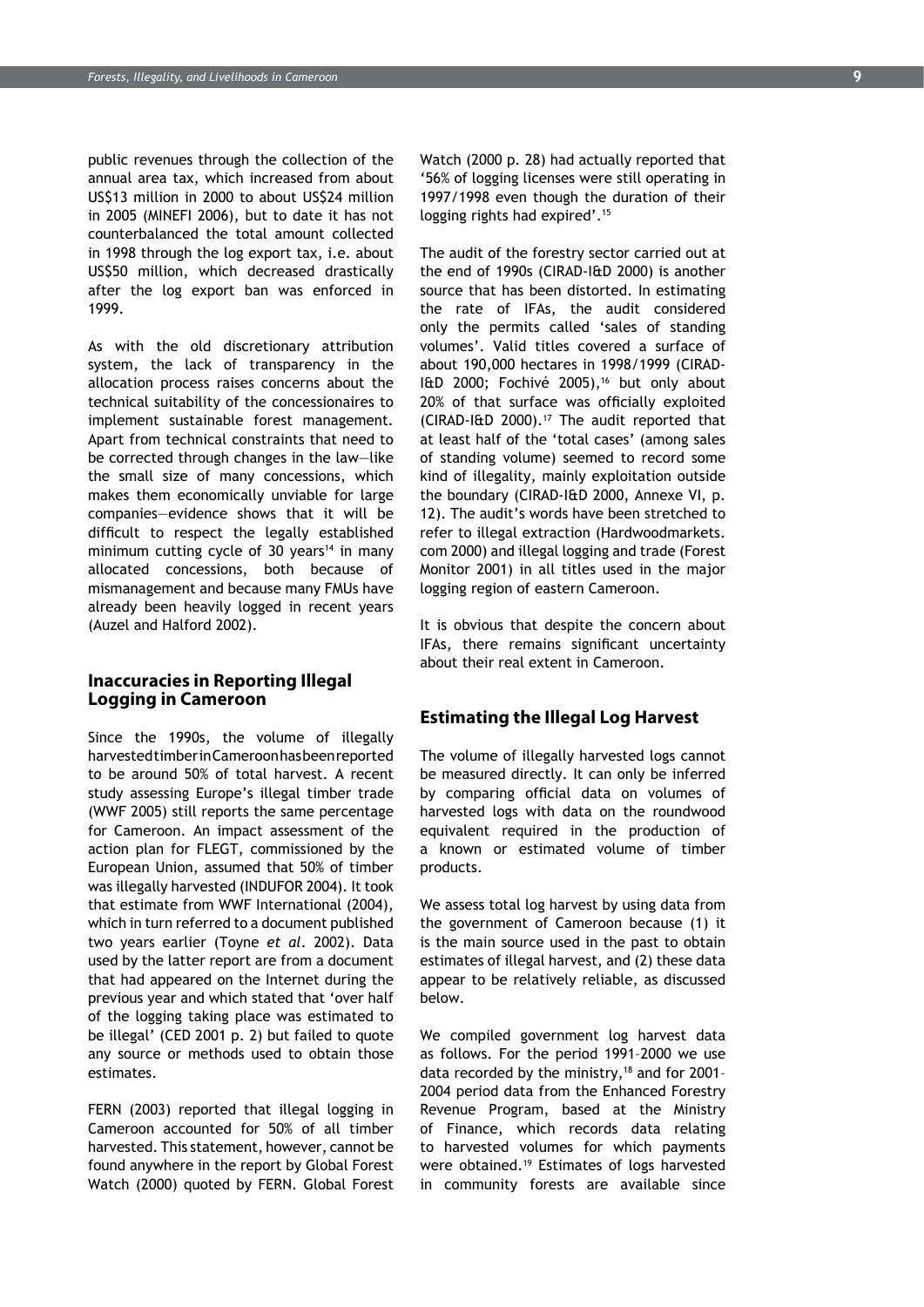

**Figure 1.** Estimates of log harvest



**Figure 2.** Export of timber products from Cameroon

2002/2003 (MINEF 2004) and we have added them to the data from the Enhanced Forestry Revenue Program for 2003 and 2004.

We compared the compiled government data on log harvest and exports with other sources to verify their reliability (Figure 1 and Figure 2). This comparison may seem irrelevant given that government data should be the only source for any other international source. In fact,

it reveals that differences do exist between government data and other international sources and also among international sources. The literature explains why such discrepancies may occur (e.g. Goetzl 2005). We note that government data on production do not show large differences when compared to other international sources, and thus can be reliably compared to exports to estimate the rate of export related IFAs.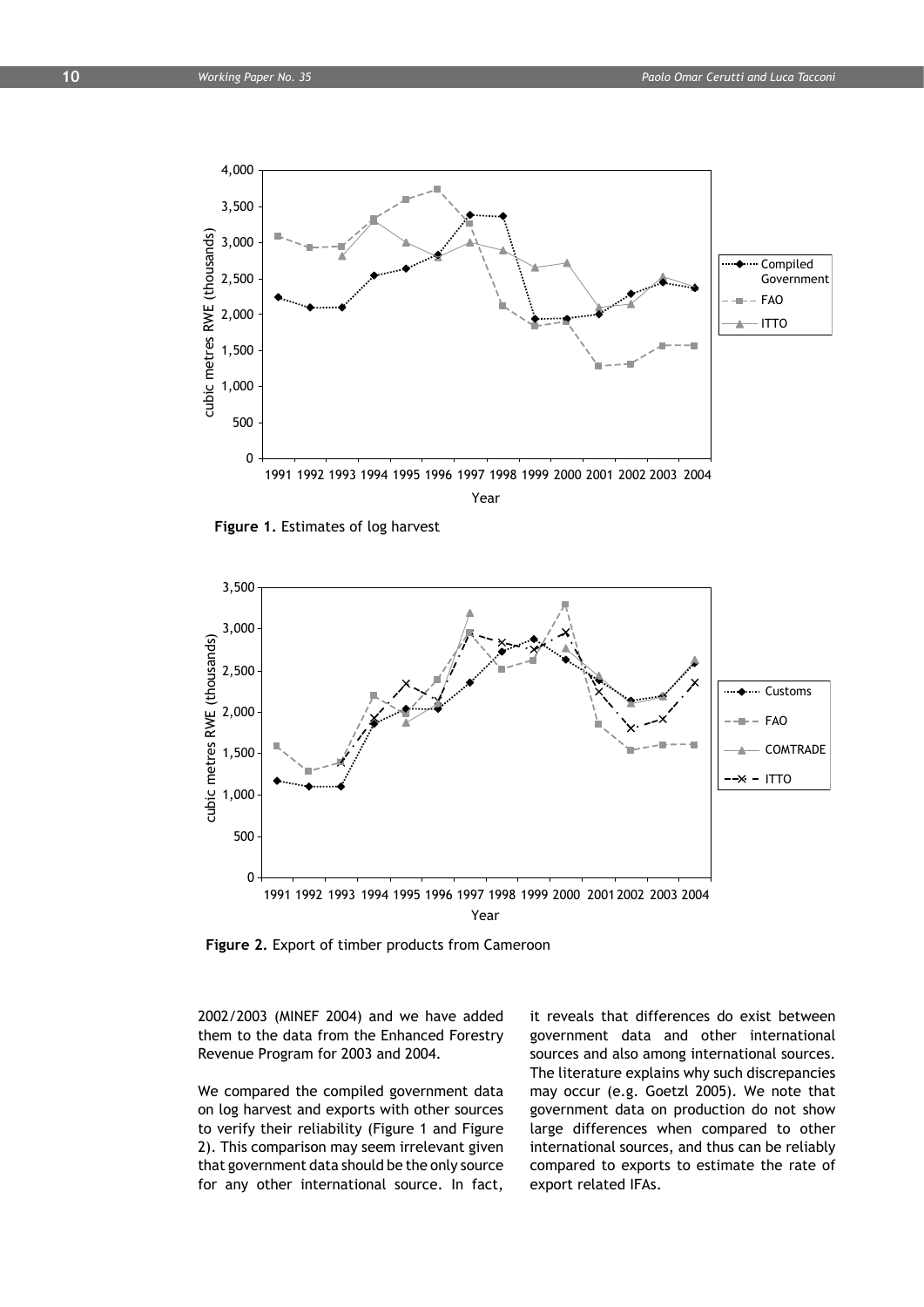We estimate the actual log harvest by adding the exports of roundwood to the roundwood equivalent (RWE) of processed and exported products at the main port of Douala.<sup>20</sup> Production data presented in Figure 1 are likely to underestimate the total demand for Cameroonian timber products, given that medium and small-scale loggers' production is mostly unaccounted for. However, the latter is largely used to feed the domestic market (Plouvier *et al.* 2002; JMN Consultant 2005), minimally affecting export-related IFAs. The contribution of this sector to IFAs will be discussed in a later section.

The data used for this purpose are produced by the Customs division of the Ministry of Finance, and they have minimal differences (4% and 9% respectively for 2003 and 2004) from data reported independently by the Ministry of Forests at the port of Douala, assisted by an ITTO project to collect, manage, and distribute export statistics (MINFOF, 2005c). Moreover, Customs' data are similar to those presented both by a recent study carried out by the *Groupement de la Filiere Bois au Cameroun* (GFBC 2006), the union representing almost all the largest industrial groups, and to those collected by the private company managing the port of Douala (SEPBC 2004, 2005, 2006). For these reasons, we regard Customs' data as reliable.

Customs' data are also consistent with those from international sources (Figure 2). The total volumes estimated by ITTO and COMTRADE21 over the whole period differ on average only by 2.0% and 3.6%, respectively, from the volume recorded by Customs, with the FAO time series showing differences of 3.4%. In recent years, however, FAO's data are much lower than those from the other sources.

Timber exports from Cameroon were also compared with timber imports recorded by the various trading partners (Figure 3). Consistency among international sources is not as good as for export data, with discrepancies on the same year reaching up to 47 percent. Yet, Cameroonian export data never show the lowest value in the whole time series, as one would expect as a clear sign of illegal declarations. We present our estimates of illegal logging in Table 1.

For the periods 1990–1998 and 2001–2003, a comparison of declared harvest data with export data indicates that timber products were not exported in excess of the declared harvest (Table 1 column D). The presence of some illegalities, however, is indicated by the data for the period 1998–2001 and 2004. In this respect, it is worth noting the following issues. First, we do find evidence of industrial illegal harvesting, i.e. exports in excess of official production, but the rate neared 50%



**Figure 3.** Import of timber products from Cameroon vs Exports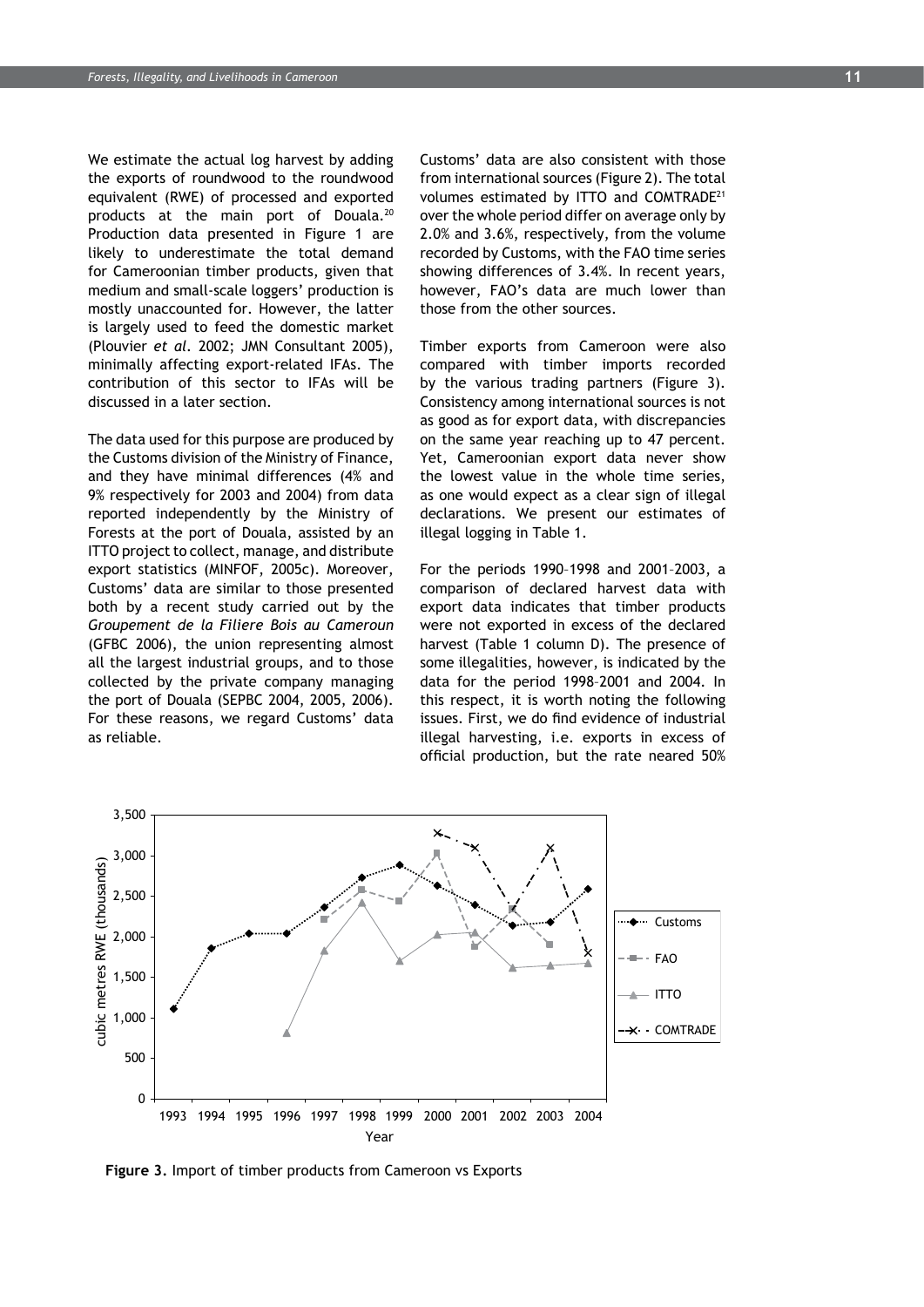|         | $A^*$                   | $B^{\#}$          | C                 | D                             |
|---------|-------------------------|-------------------|-------------------|-------------------------------|
| Year    | <b>Declared harvest</b> | <b>Exports</b>    | Difference (B-A)  | <b>Export-related illegal</b> |
|         | (m <sup>3</sup> )       | (m <sup>3</sup> ) | (m <sup>3</sup> ) | logging rate (%)              |
| 1990/91 | 2,232,000               | 1,171,000         | $-1,061,000$      |                               |
| 1991/92 | 2.096.000               | 1,099,000         | $-997,000$        |                               |
| 1992/93 | 2,100,000               | 1,107,000         | $-993,000$        |                               |
| 1993/94 | 2,542,000               | 1,856,000         | $-686,000$        |                               |
| 1994/95 | 2,628,000               | 2,035,000         | $-593,000$        |                               |
| 1995/96 | 2,820,000               | 2,039,000         | $-781,000$        |                               |
| 1996/97 | 3,378,000               | 2,362,022         | $-1,015,978$      |                               |
| 1997/98 | 3,358,000               | 2,732,000         | $-626,000$        |                               |
| 1998/99 | 1,937,778               | 2,877,629         | 939,851           | 48.5                          |
| 1999/00 | 1,931,515               | 2,627,499         | 695,984           | 36.0                          |
| 2000/01 | 2,004,028               | 2,386,423         | 382,395           | 19.1                          |
| 2001/02 | 2,278,371               | 2,135,961         | $-142,410$        |                               |
| 2002/03 | 2,448,147               | 2,185,349         | $-262,798$        |                               |
| 2004    | 2,366,144               | 2,586,088         | 219,944           | 9.3                           |
|         |                         |                   |                   |                               |

#### **Table 1.** Estimates of export-related illegal logging

\* Data source: 1990/91–1997/98 CIRAD-I&D (2000, Annexe 2); 1998/99–1999/00 SIGIF data; 2000/01–

2001/02 PSRF data; 2002/03–2004 PSRF data, includes official Community Forests production.

# Data source: Customs division of the Ministry of Finance.

'—' means no export of timber products in excess of the declared harvest

only in 1998/1999. The 1998/1999 data has been used as reference in the literature to date, as shown in a previous section, even though the data show that, using the same evaluation criteria, the average rate in recent years is well below the oft-cited 50%. Second, illegal harvesting has decreased since the first year in which we detect it. This reduction may be an indication that industrial operations, the major source of exports, were affected by the regulatory changes that occurred in the late 1990s, and as legal access to logs increased illegal harvesting decreased. This means that industrial illegal harvesting over that period may have been caused, at least in part, by a bureaucratic bottleneck. The 2004 reappearance of discrepancies between export and production figures is likely to be caused by the ministry itself. As documented by a recent independent observer's report (Resource Extraction Monitoring 2006), the ministry has recently been delivering a large number of 'special logging permits', to both industrial and small-scale loggers, that are not

registered in the official production data but that are eventually exported, thus registered by Customs. As reported by the independent observer, the vast majority of those special permits are illegal.

In concluding this section we note that monitoring activities carried out by Global Witness, acting as independent observer of forest activities from 2001 to 2005, seem to corroborate our findings. It has reported on several occasions the existence of illegalities concerning harvesting activities (Global Witness 2003, 2004, 2005), and even if its localised findings have never been used to estimate the volumes of timber illegally harvested at national level, during its mandate the independent observer registered 'a trend … towards decreasing infractions in the forest sector' (Global Witness 2005 p. 6).

We now consider the relationships between livelihoods and illegality.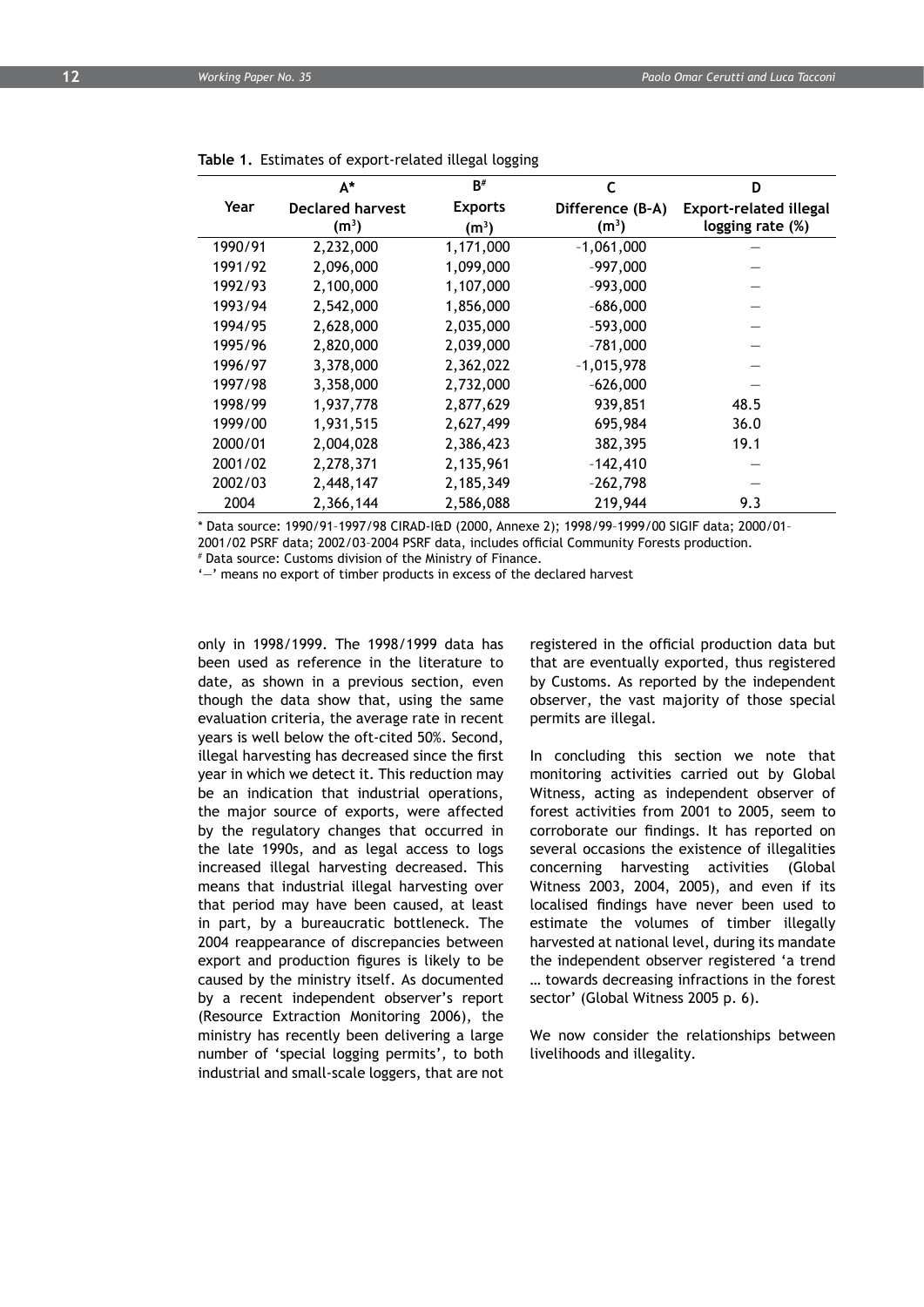### **Livelihoods and Logging**

In this section we discuss IFAs and decisions taken by the public administration that probably have significant negative impacts on livelihoods.

#### **Small-scale Logging Titles**

The number of Cameroonians involved in logging activities had already grown significantly during the period of economic depression (Bubinga 1999), and was further boosted by the delay in the attribution of concessions and the consequent lack of timber for large-scale operators in the second half of the 1990s. The number of national accredited loggers grew from 296 in 1987 (Eba'a Atyi 1998) to 519 in fiscal year 1997/98. The amount of wood harvested by individuals or small enterprises grew from 250,000 m<sup>3</sup> in 1996 (Enviro-Protect 1997) to 500,000 m3 in 2000 (CIRAD-I&D, 2000). More recent estimates put the production by small-scale loggers at around 1 million cubic metres (Plouvier *et al*. 2002), 90% of which is traded on the local market.<sup>22</sup> Considering that 40% of this timber is sourced from industrial scraps (Plouvier *et al*. 2002; ONF *et al.* 2002; Lescuyer forthcoming), $23$  the total harvest for domestic consumption can be estimated at about 540,000 m<sup>3</sup>.

At the end of the 1990s, according to the government, small-scale activities were mainly carried out illegally. As the ministry was unable to take control of what was happening on the ground, the donor community backed the government, if not pushed it, to suspend the titles used by small-scale loggers in 1999 (Brunner and Ekoko 2000; Plouvier *et al*. 2002). It is worth noting that, after the suspension,

the above mentioned  $540,000$  m<sup>3</sup>, which represented about 24% of the official declared production each year in the period 2000–2004 (Table 1 column A), were to be considered as illegally harvested. They are not included in Table 1 (column D), because they do not pertain to export-related illegal harvest, but it is striking that, while both the ministry and the donor community kept focusing on industrial illegal logging and trade, e.g. FLEGT, no steps were taken to deal with this type of logging even when the situation kept rapidly deteriorating.

The aims of the suspension were to improve sustainability and to decrease corruption. These aims may seem worthwhile, but the ministerial decision to suspend small-scale logging was an illicit act because it was against the hierarchical order of norms in place in Cameroon, which does not authorise an administrative act, like the ministerial decision, to modify a higher level act, like the 1994 forestry law, providing for the use of those permits (Cuny *et al.* 2004). The ministerial decision could be considered as a measure taken to improve management in the forestry sector, as it has been regarded by officials for many years, but it should have at best been a temporary measure. Instead, it remained in place until 2006, when another administrative act annulled it, allowing small-scale logging titles. The 2006 decision,<sup>24</sup> however, was published together with a Circular Letter<sup>25</sup> banning all exports of timber harvested using small-scale logging titles or sourced from community forests that subcontract harvesting operation to someone external to the community, once again modifying the forest law.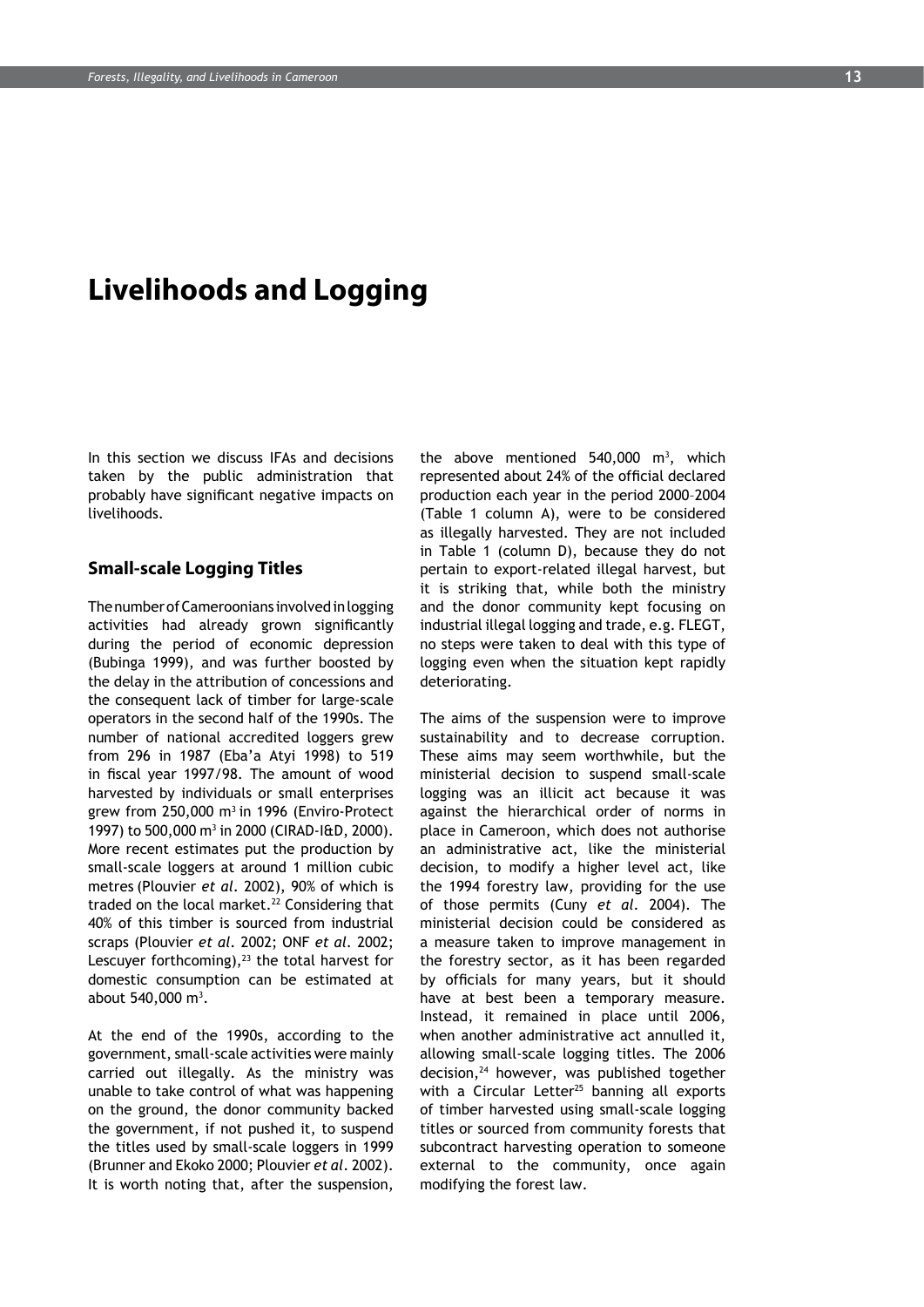Given the negative impacts resulting from the 1999 decision, its rationale needs to be scrutinized. First, as documented above, most small-scale operations harvest in the non-permanent forest estate. It is unclear, therefore, why the ministry was concerned about the sustainability of their operations. By definition, the non-permanent forest estate can be converted to other uses. Furthermore, as noted by Jeanmart (2005, cited in Vandenhaute and Heuse 2006), the current management rules set by the ministry allow the non-sustainable use of the permanent forest estate by large companies.26 This seems at odds with the ministry concern for the non-sustainable use of the non-permanent forest estate.

In relation to corruption, the decision fostered a widespread network of rent-seeking activities, 'the true beneficiaries being administrative authorities and controllers' (JMN Consultant 2005 p. 58). In fact, the ministry (1) kept issuing logging agreements, and in 2004 there were some 672 national loggers (Fochivé 2005), about 150 more than at the time of the ministerial decision; and (2) increased the number of suspended or special logging permits issued over the entire period 1999–2005, most of them without respecting the law (Resource Extraction Monitoring, 2006). This brings us to the impacts of the 1999 ministerial decision on livelihoods.

The latter can be gauged by considering the number of people employed in the sector. Plouvier *et al*. (2002) estimate the number of jobs directly in the small-scale logging sector at about 6,300, which likely is an underestimate. Even at that level, however, it constitutes about half of the direct employment in the forestry sector, which is estimated at around 12,400 (Fochivé 2005).<sup>27</sup> Also significant is that the vast majority of industrial workers receive relatively low wages (Eba'a Atyi 1998), which range between US\$47 and US\$280 per month (ONF *et al*. 2002). On the contrary, smallscale timber production appears to be a highly profitable business showing essentially positive impacts on rural livelihoods (Plouvier *et al*. 2002; Lescuyer forthcoming). Unfortunately, detailed nationwide data on the economics of small-scale logging are still missing. For instance, a recent report estimated at about US\$12 million the revenues of the informal market considering only the capital, Yaoundé (JMN Consultant 2005), but the distribution of benefits between businessmen and labourers is not known in detail. We can expect, however, that the banning of these activities has resulted in increased costs of operations, e.g. higher bribes to be paid and lower market opportunities. Indeed, as Koffi (2005) found, and as confirmed by the preliminary results of the audit of the forestry sector ongoing at the time of writing, the most important constraint for the legal development of the small-scale sector is represented by government officials who constantly ask small-scale loggers for bribes (CIRAD 2006).

The 1999 ministerial decision did not stop the activities it intended to halt, it fostered corruption, and it has negatively affected livelihoods. Therefore, past experience indicates that the 2006 decision is unlikely to solve existing problems if the ministry will not actively seek to (1) integrate smallscale loggers into the formal market, possibly adopting appropriate financial measures,<sup>28</sup> and (2) address the problem of corruption.

#### **Community Forests**

After the 1999 suspension of all small-scale logging titles, community forests remained the only legal harvesting areas available to smallscale loggers. Similarly to FMUs, community forests must be managed according to an approved management plan based on a 25 year rotation period. Unlike FMUs, however, community forests can only be located in the non-permanent forest domain. Since the latter does not need to be managed sustainably, there is no environmental logic in requiring community forests to have a relatively expensive management plan, with obvious implications for livelihoods. Communities should be allowed to decide whether to manage their community forests sustainably (possibly with the preparation of a simple management plan) or to convert them to other uses. Alternatively, if the establishment of community forests is regarded as a possible way to manage forests on a sustainable basis, the law should provide for the establishment of community forests in the permanent forest domain. In that case, there should be a requirement for a simple management plan.

To favour the shift of small-scale loggers from suspended logging titles to community forests,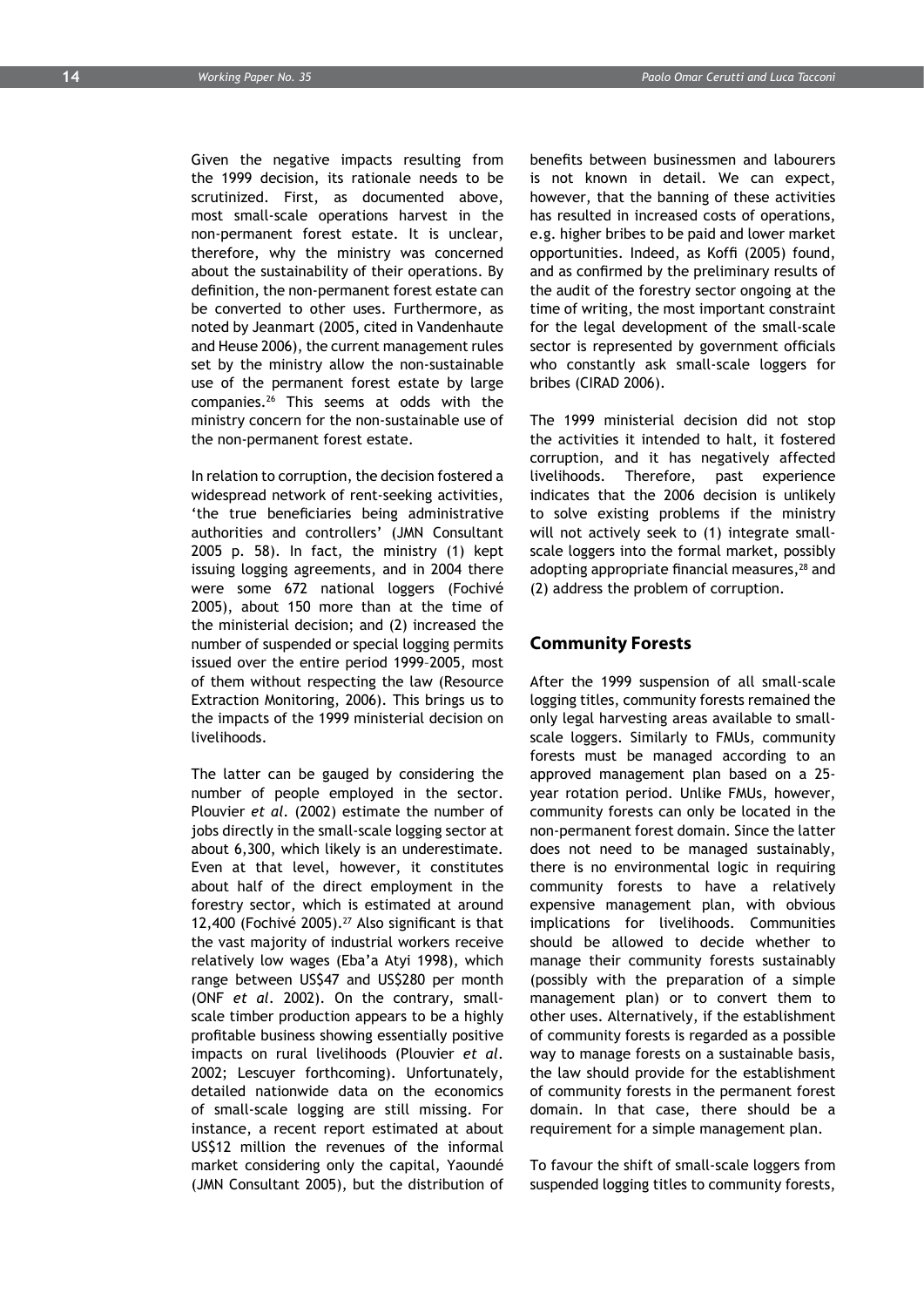in 2001 the government issued a circular letter that suspended the option provided by the 1994 law for community forests to be exploited with industrial means.<sup>29</sup> Since then, only mobile saws and chainsaws may be used in community forests, largely restricting the powers, and accrued responsibilities and gains, that the 1994 law intended to give them (Oyono 2004). To date, community forests have not achieved any of their initially expected results (Cuny *et al.* 2004), which included an increase in local employment and revenues and better livelihoods for the entire community. This shortfall is partly a result of the management burdens the government placed on community forests. Moreover, as noted above, a recent circular letter suspended the possibility for timber sourced in community forests to be exported. Again, this seems at odds with the initial focus of the 1994 law which introduced community forests as a way to increase local livelihoods. This export ban imposed on smallscale timber producers has potential negative impacts because timber attracts higher prices on the international market than on the domestic market.

In some way, the decision to favour smallscale loggers to harvest community forests would seem a positive one from the perspective of small-scale loggers. Official data show, however, that this is not an issue on the ministry's agenda. In fact, on one hand, surfaces granted to community forests since their inception can provide less than 10 percent of the timber actually needed (and logged) by local loggers (MINEF 2004). On the other hand, sales of standing volume, which should have been decreasing to allow for more surfaces logged in community forests, followed that path only initially, going from 192,500 ha allocated in 2000/2001 to 47,500 ha in 2002/2003, but increased again in 2004 and 2005 (reaching 100,000 ha and 95,000 ha respectively), highlighting the weak priority given by the government to community forests and local livelihoods, even when officially legislating at the end of 2001 for the preemption right by communities over sales of standing volume.

### **The Annual Area Tax**

Livelihoods have also been negatively affected by IFAs of a financial nature. Art. 68 of the

1994 forestry law provided for the population living on the borders of forest concessions to obtain part of the annual area tax payable by concessionaires. The government is supposed to redistribute the area tax according to a 50- 40-10 ratio respectively among the state, the local councils, and the local population. The latter should set up management committees (presided by the municipal mayor) to administer the funds. The intention of the law was that the local population benefit directly from logging activities in the permanent forest domain by receiving a share of the tax and indirectly from the services provided by the local councils. Unfortunately, this is not yet happening. Misuse of the area tax has been well documented (Bigombe and Dabire Atamana 2002; Bigombe 2004; Oyono 2004, 2005; Assembe Mvondo 2005).

Two audits have assessed the tax redistribution system (Nzoyem *et al.* 2003; Ndjanyou and Majerowicz 2004). The conclusion concerning the area tax and poverty was that 'one must lament on the low efficiency of the income generated from the forest in the fight against poverty' (Ndjanyou and Majerowicz 2004 p. 7). In the period 2000–2005, about US\$67 million have been redistributed to local municipalities and management committees (MINEFI 2006). Their use up to date has been 'made too often outside the management rules set out for public funds' (Ndjanyou and Majerowicz 2004 p. 6). Oyono (2005) acknowledges the economic failure of the redistribution system and highlights new social problems caused by that same system: among others, the emergence of a new local 'forestry elite' constituted by the few people managing the area tax and the marginalisation of traditional leaders, which contribute to generating new unresolved internal conflicts in the local population.

The 2003 audit (Nzoyem *et al*. 2003) called for stronger political will to engage in the redistribution process, especially the need for improved collaboration among different ministries. Unfortunately, few of the recommendations were implemented (Ndjanyou and Majerowicz 2004), highlighting once more the low priority given in the ministry's agenda to addressing IFAs and to increasing the benefits rural people derive from logging.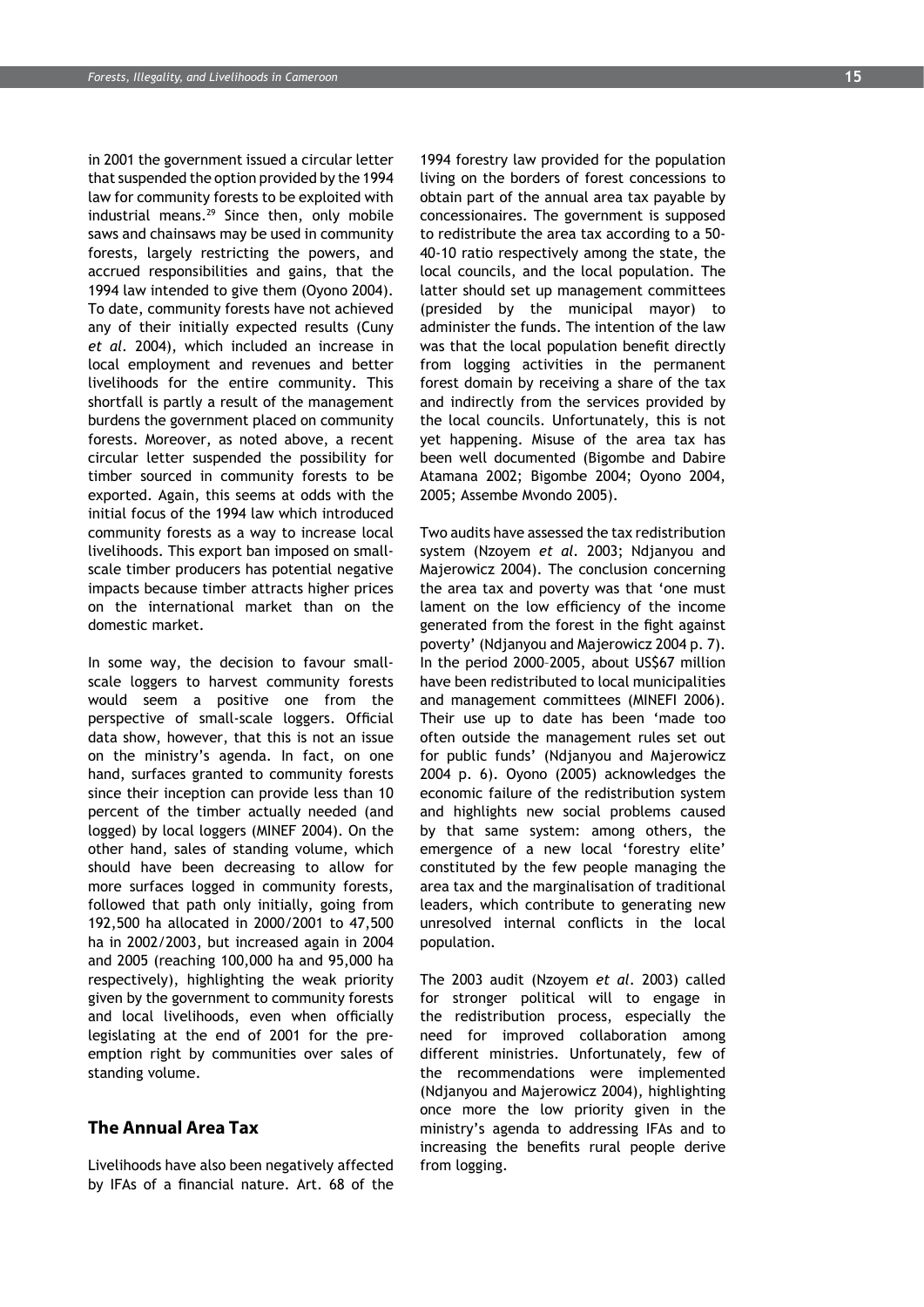### **Conclusion**

During the past decade the international community has increasingly focused on illegal logging and its potential negative impacts. Illegal logging has been perceived to be widespread, to cause significant environmental damage, and to impoverish rural communities that depend on forests (Contreras-Hermosilla 2002; European Commission 2004). Our study of Cameroon shows that the reality of illegal logging is much more nuanced and there is a need to focus on a set of IFAs wider than illegal harvest.

We have documented how the quantitative estimates of illegally harvested timber in Cameroon had distorted the original sources and were not based on sound estimates. There is evidence of illegal industrial log harvest only during the period 1998–2001 and in 2004, and at decreasing levels well below the widely reported level of 50% of total harvest.

We have shown that small-scale logging operations have provided the largest contribution to the illegal log harvest, particularly in recent years. However, had the government not acted illegally by suspending all small-scale logging activities in the period 1999–2006, the supposedly illegal log harvest would obviously have been much smaller. This point highlights the need to consider issues wider than the illegal log harvest to address the problems faced by the forest sector. The whole forest sector and the related IFAs need to be addressed.

We have shown that in the Cameroonian forest sector there has been a historical pattern of marginalization of the local population, the recent thread of which goes through the illicit banning of small-scale logging activities, the extremely limited and poorly stocked areas allocated to community forests, and the misuse of revenues from the area tax that was supposed to benefit local people. It is only by redressing this marginalization that the forest can contribute to the improvement of livelihoods in Cameroon.

Whether it is actually possible to change forest use patterns to reduce local people's marginalization remains to be seen. The data and documentation indicate a pattern of illicit activities associated with the public administration as well as a lack of action to redress some of the problems highlighted. The allocation of forest concessions is affected by continued lack of transparency, personal interests on the part of some commissioners in companies participating in auctions for forest concessions, and lack of action on the independent observer's recommendations to improve the auction system. There is also evident lack of action by the government to assess the impact of its decisions on smallscale loggers and to address the misuse of the area tax.

The government has also in effect undermined the sustainable management of the permanent forest estate by allowing forest concessionaires to log for years without an approved management plan as mandated by law and by issuing management rules that allow for valuable species to be harvested unsustainably. These actions impact on the environment to a greater degree than the illegal log harvesting currently carried out by small-scale operators. We do not imply that there are different degrees of sustainability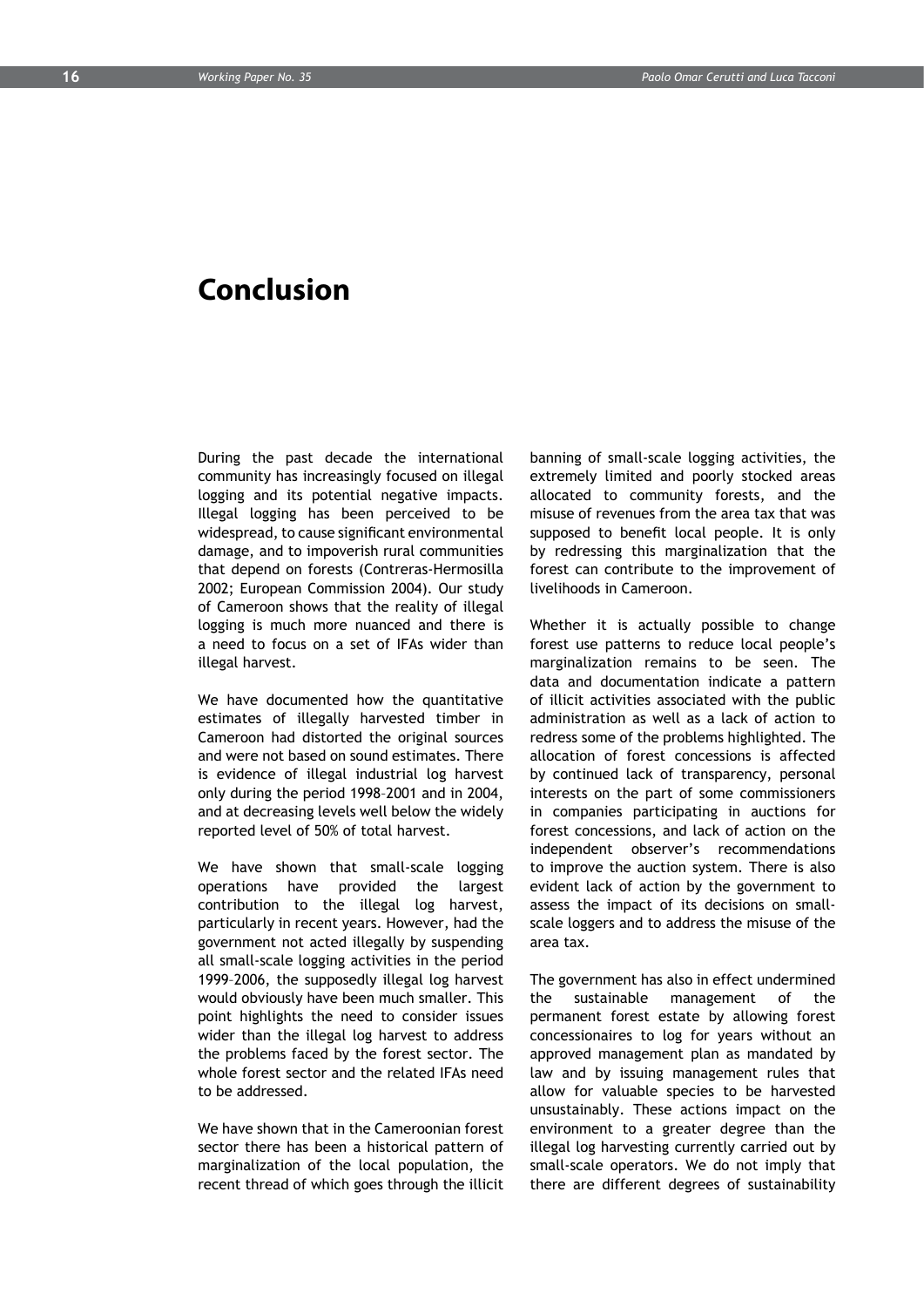criteria to be applied to small-scale logging as compared to industrial logging, but these two activities operate under very different legal frameworks. Small-scale loggers mainly harvest in the non-permanent forest domain (Plouvier *et al.* 2002), which can be legally converted to non-forest uses, while industrial logging takes place in the permanent forest domain. Only the latter is mandated by law to represent the ecological diversity of the Country. Thus, the ministry's priorities on sustainability issues should be arranged accordingly. As well, organizations concerned by the environmental impacts of illegal logging should consider these in deciding their priorities for actions aimed at supporting sustainable environmental management.

International initiatives such as the Action Plan on Forest Law Enforcement, Governance and Trade of the European Union focus on increasing the capacity of developing countries to control illegal logging and eliminating trade in illegal timber products between exporter and importer countries. These initiatives need to take into account

the nuanced nature of illegal logging in order to avoid negative impacts on livelihoods. For instance, a Voluntary Partnership Agreement (see European Commission 2005), aimed at reducing the import into the European Union of logs harvested illegally in Cameroon, is unlikely to have much impact on IFAs that 'impoverish rural communities that depend on forest products for a living' (European Commission 2004 p. 1) if those IFAs are unrelated to the export market. It could even result in negative impacts on livelihoods if it led to the exclusion of timber harvested by small-scale operators, as it is already happening in Cameroon.

To move from avoiding negative impacts to actually having *positive* environmental and social impacts on the forest sector, international initiatives focused on Cameroon would have to give priority to the integration of small-scale operators in a transparent and well-structured domestic and international market, address the misuse of the area tax, and ensure that the forest in permanent forest domain is managed sustainably.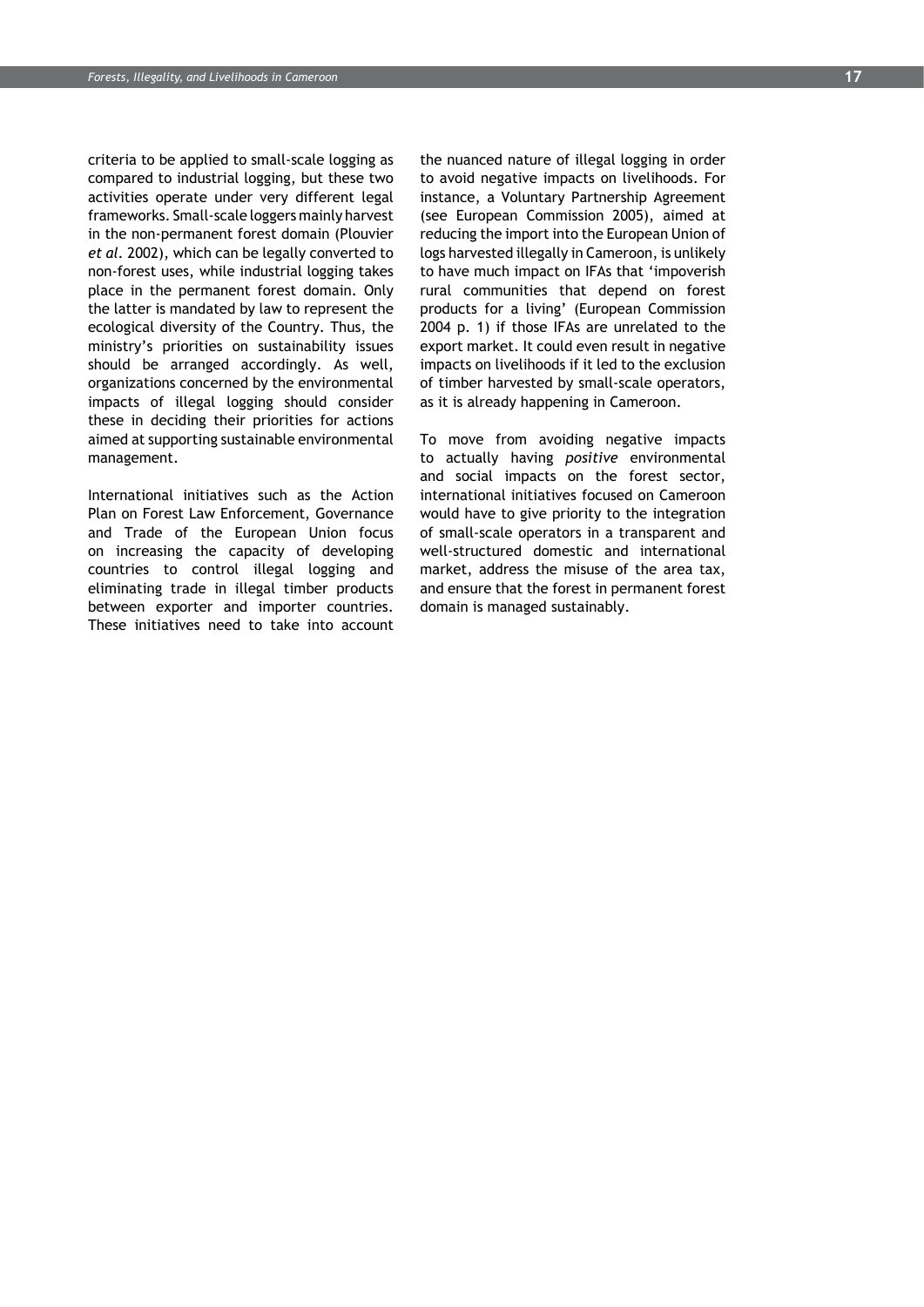### **Endnotes**

**<sup>1</sup>** Illegal logging is a subset of IFAs. It takes place when timber is harvested, transported, bought, or sold in violation of national laws. The harvesting procedure itself may be illegal, including corrupt means to gain access to forests, extraction without permission or from a protected area, cutting of protected species, or extraction of timber in excess of agreed limits. Illegalities may also occur during transport, including illegal processing and export, misdeclaration to customs, and avoidance of taxes and other monies (Brack and Hayman 2001).

<sup>2</sup> This view was expressed, for example, by the representative of a trade federation at a workshop on illegal logging organized in Indonesia (August 2004) by the Association of South East Asian Nations and the Swedish International Development Agency.

<sup>3</sup> The proposed classification remains a draft until the land is gazetted (Lescuyer forthcoming). This gives the local population the opportunity to negotiate with government officials about the final boundaries of the forest domain surrounding their villages. An analysis of the 39 forest management units attributed between 1996 and 2002, which are registered as having a definitive surface, reveals, however, that the latter decreased only by 2% compared to the originally proposed surfaces. This minute decrease in surface area indicates that the consultation process with the local population has limited influence on the forest allocation process.

FAO data report a production of about 2.7 million cubic metres for 1985 (http:// faostat.fao.org).

<sup>5</sup> The minister in charge of forestry grants sales of standing volume through a public invitation to tender, on state production

forests and on forests of the national domain. Sales of standing volume granted on the latter cannot exceed 2,500 hectares and do not need management plans.

<sup>6</sup> The minister in charge of forestry awards a provisional, non-renewable threeyear contract through a public tender, during which the company should prepare a management plan. The prime minister is the competent authority for signing the final contract, which may be granted only on state production forests. The area allocated to a single subsidiary must not be more than 200,000 hectares and must be logged according to an approved management plan. The final contract is for a duration of 15 years and is renewable.

 $7$  Art. 22 of the 1994 forest law.

<sup>8</sup> After the last elections, the Ministry of Environment and Forests changed its name to Ministry of Forests and Fauna. It will be referred to as 'the ministry' in this paper.

<sup>9</sup> *Convention définitive*. For a definitive protocol to be signed, the two most important things are an approved management plan and gazetted surfaces.

<sup>10</sup> Lately, the ministry seems to have increased the performance of the management plans approval process. As of January 2006, 43 concessions had approved management plans, covering some 3.4 million hectares, or about 60% of the already granted permanent forest domain. However, since no concession is yet managed under a definitive protocol, all management plans, even if approved, are still to be considered as based on temporary surfaces.

Art.  $20(3)$  of the 1994 forest law.

<sup>12</sup> Decree 518/MINEF/CAB of 13 December 2001.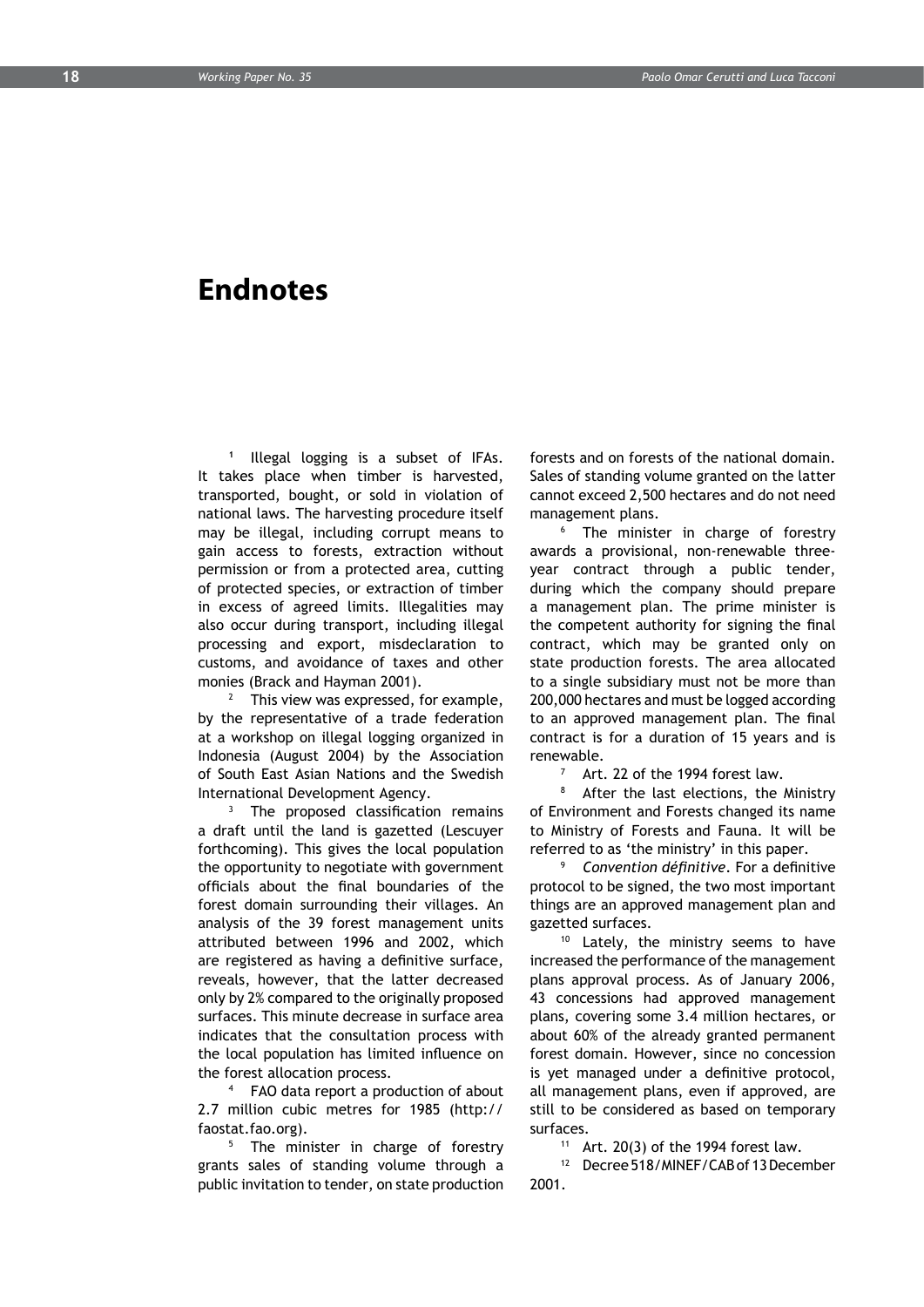<sup>13</sup> Forestry taxes include the annual area tax, the felling tax, the sawmill entry tax, and the log export tax.

<sup>14</sup> From a sylvicultural standpoint, a management plan should divide an FMU into 30 units (*assiettes de coupe*), and thus it is conceived to last for a period of 30 years. Please refer to Durrieu De Madron and Forni (1999) for a sylvicultural analysis in Eastern Cameroon.

<sup>15</sup> These licenses were all phased out by 2000/01.

<sup>16</sup> The figures are 189,220 ha in Fochivé (2005) and 191,720 ha in CIRAD-I&D (2000); both cite the ministry as the source.

<sup>17</sup> Sales of standing volumes decreased even more later on, and covered 47,500 ha in fiscal year 2002/2003 (MINEF 2004b; Fochivé 2005). In 2004, they increased again, up to 87,500 ha (MINFOF 2005a).

<sup>18</sup> A computerized system, the Système Informatique de Gestion des Informations Forestières (SIGIF), started recording timber production in 1998/1999. Before that date, data were collected and pre-processed manually by the ministry's provincial services and then delivered to the central level.<br><sup>19</sup> Log harvest data from EFRP are higher

than the SIGIF data mainly because titles not included in the SIGIF actually pay the felling tax and are thus registered by the Ministry of Finance. According to the law, the two ministries must operate together, but this has never eventuated.

<sup>20</sup> The conversion factors applied to derive roundwood equivalents are 3.0 for sawnwood and 2.2 for other processed products (veneer and plywood), as suggested by the Ministry of Finance and reported by other authors (CIRAD-I&D 2000; Wunder 2003). It should be noted, however, that a recent analysis of the industrial sector (Fochivé 2005) and interviewed officials at Ministry of Finance (Mbok personal communication, April 2005) seem to indicate that conversion rates are increasing (i.e. above 30% for sawnwood) for some companies. In this case, differences in column C of Table 1 would be even greater for 2002/2003 and 2004, i.e. larger negative figures.

 $21$  SITC Rev.3 classes 247, 248, and 634 have been used for roundwood, sawnwood, and veneer and plywood, respectively. HS92 used classes are 4403, 4407, 4407, and 4412 for roundwood, sawnwood, veneer, and plywood respectively. Conversion factors kg:cum were derived from EUROSTAT data, which reports exports both in kilogrammes and cubic metres for the same classes.<br><sup>22</sup> The government estimates it at 1.5

million cubic meters (MINEF 2004b), but it does not provide any reference to the methodology used to calculate that figure.

<sup>23</sup> ONF *et al.* (2002) indicate rates of 10–20% for sawmills in urban areas (mainly Douala) and 40–50% for those based in rural areas.<br><sup>24</sup> Decision No. 0124/D/MINFOF/SG/DF/

SDAFF/SAG of 16 March 2006.

<sup>25</sup> Circular Letter No. 0131/LC/MINFOF/ SG/DF/SDAFF/SN of 26 March 2006.

<sup>26</sup> Current management rules, regulated by Arrêté 0222/A/MINEF of 25 May 2002, allow companies to leave some of the most valuable and harvested species out of the list of managed species to be included into the management plan. This means that those species' regeneration rates may be well below the minimum legally accepted sustainable rate of 50%. For more details, see Vandenhaute and Heuse (2006).

<sup>27</sup> Wunder (2003) reports direct forest employment to be 33,000.

<sup>28</sup> Some financial measures were recommended by the first audit of the forestry sector (CIRAD-I&D 2000), and will probably be proposed again by the new Audit (CIRAD 2006).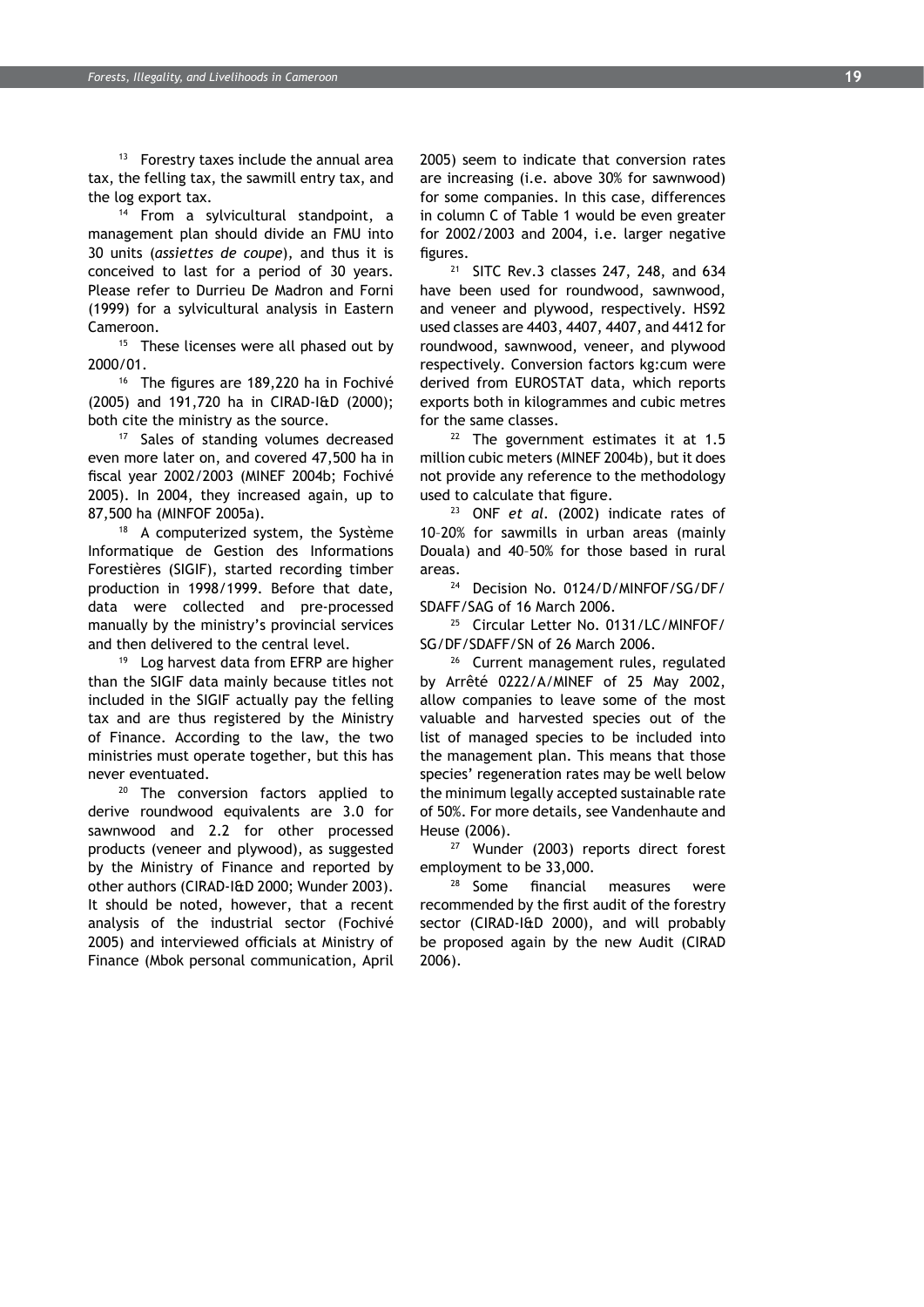### **References**

- Ascher, W. 1999 Why governments waste natural resources: policy failures in developing countries. The Johns Hopkins University Press, Baltimore, MD.
- Assembe Mvondo, S. 2005 Décentralisation des ressources forestières et justice environnementale: analyse des évidences empiriques du Sud-Cameroun. SUI, Geneva.
- Auzel, P. and Halford, T. 2002 Contribution à l'état des lieux du secteur forestier au Cameroun: cas des forêts de production permanentes. Nature+ - Coopération Cameroun / Union Européenne. Yaoundé, Cameroon.
- Behle, O. 2000 Rapport de l'expert indépendant— Commission interministérielle d'attribution des concessions forestières, juillet 2000. Behle & Associés, Douala, Cameroon.
- Behle, O. 2001 Rapport de l'expert indépendant— Commission interministérielle d'attribution des concessions forestières, juin 2001. Behle & Associés, Douala, Cameroon.
- Bigombe Logo, P. 2004 Le retournement de l'etat forestier: l'endroit et l'envers des processus de gestion forestière au Cameroun. Presses de l'UCAC, Yaoundé, Cameroon.
- Bigombe Logo, P. and Dabire Atamana, B. 2002 Gérer autrement les conflits forestiers au Cameroun. Presse de l'UCAC, Yaoundé, Cameroon.
- Bloch-Kölle, 2005a Rapports d'étapes des concessions—Commission interministérielle d'attribution des titres pour l'exercise 2005. Bloch-Kölle, Observateur Indépendant, Yaoundé, Cameroun.
- Bloch-Kölle, 2005b Rapport d'observation de la session spéciale, transfert de certaines concessions forestières et divers. *In*: *Rapports transferts de concessions forestières - Commission interministérielle d'attribution*

*des titres pour l'exercice 2005*. Bloch-Kölle, Observateur Indépendant, Yaoundé, Cameroun.

- Brack, D. and Hayman, G. 2001 Intergovernmental actions on illegal logging, options for intergovernmental action to help combat illegal logging and illegal trade in timber and forest products. The Royal Institute of International Affairs, London.
- Brunner, J. and Ekoko, F. 2000 Cameroon. *In*: Seymour, F.J. and Dubash, N.K. (eds.) The right conditions: the World Bank, structural adjustment, and forest policy reform, chapter 3. World Resource Institute, Washington, DC.
- Bubinga 1999 No. 25 August 1999. Yaoundé, Cameroon.
- CED 2001 Inside Cameroon. Yaoundé, Cameroon.
- CIRAD 2006 Ébauches de propositions et de recommandations: audit économique et financier du secteur forestier du Cameroun 2006. Document presented at the meeting held in Yaoundé, Cameroon, 5 July 2006.
- CIRAD-I&D 2000 Audit économique et financier du secteur forestier au Cameroun: rapport final. Yaoundé, Cameroon.
- Contreras-Hermosilla, A. 2002 Law compliance in the forestry sector: an overview. World Bank Working Papers, Washington, DC.
- Cuny, P., Abe'ele, P., Nguenang, G.-M., Eboule Singa, N.E., Eyene Essomba, A. and Djeukam, R. 2004 Etat des lieux de la foresterie communautaire au Cameroun. MINEF-DF-CFC, Yaoundé, Cameroon.
- DFID 2003 Legal guide for the control of forest activities in Cameroon. DFID, London.
- Durrieu de Madron, L. and Forni, E. 1997 Aménagement forestier dans l'est du Cameroun. CIRAD, Montpellier, France.
- Eba'a Atyi, R. 1998 Cameroon's logging industry: structure, economic importance and effects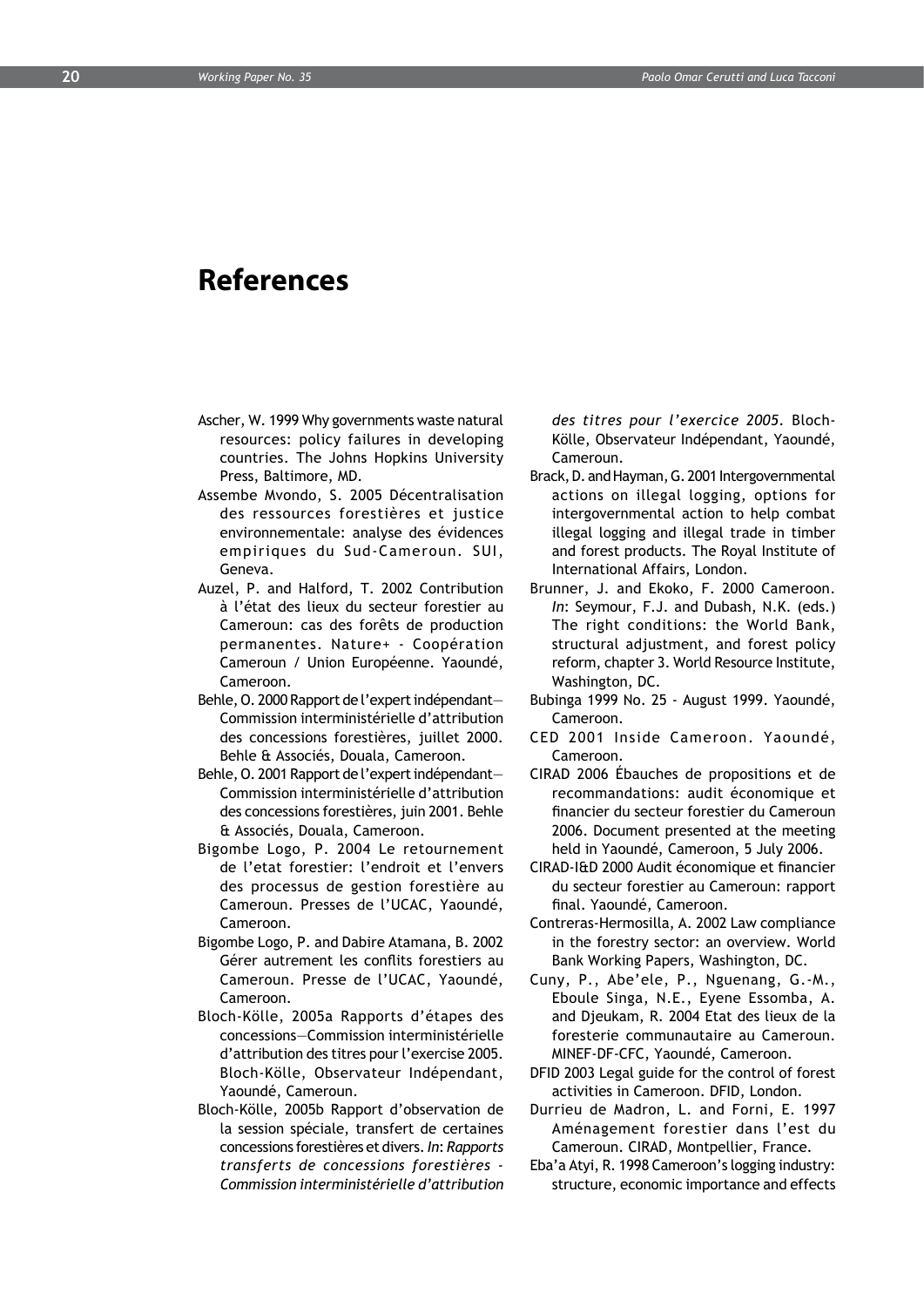of devaluation. CIFOR in collaboration with the TROPENBOS Foundation and the TROPENBOS Cameroon Programme, Bogor, Indonesia.

- Enviro-Protect 1997 Illegal logging and timber trade in Cameroon: background and consequences. Enviro-Protect, Yaoundé, Cameroon.
- Environmental Investigation Agency 1996 Corporate power, corruption & the destruction of the world's forests: the case for a new global forest agreement. Environmental Investigation Agency, London.
- European Commission 2004 FLEGT briefing note no. 1. European Commission, Brussels, Belgium.
- European Commission 2005 FLEGT briefing note no. 9. European Commission, Brussels, Belgium.
- FAO 2005 FAOSTAT data. http://faostat.fao.org
- FERN 2003 Cameroon: illegal logging fact file. http://www.fern.org.
- Fochivé, E. 2005. Etude comparative de la situation des entreprises ferestieres en 1998 et 2004. World Bank-Netherlands Partnership Program (BNPP). Draft April 2005.
- GFBC 2006 Étude des exportations depuis le Cameroun, entre 2000 et 2004. Groupement de la Filiere Bois au Cameroun, Yaoundé, Cameroun.
- Forest Monitor 2001 Sold down the river. The need to control transnational forestry corporations: a European case study. Forest Monitor, Cambridge, UK.
- Global Forest Watch 2000 An overview of logging in Cameroon. World Resource Institute, Washington, DC.
- Global Forest Watch 2005 Interactive forest atlas of Cameroon. Version 1.0. An overview. World Resource Institute, Washington, DC.
- Global Witness 2003 Forest law enforcement in Cameroon: 2nd summary report of the independent observer, December 2001–June 2003. Global Witness, London.
- Global Witness 2004 Observation of infractions within the different timber extraction titles in the forests of Cameroon: experiences from missions carried out between June 2001 and February 2004. Global Witness, London.
- Global Witness 2005 Forest law enforcement in Cameroon: 3rd Summary report of the independent observer, July 2003–February 2005. Global Witness, London.
- Goetzl 2005 Incoherences des statistiques sur le commerce: actualites des forets tropicales,

13-1. Organisation Internationale des Bois Tropicaux (OIBT/ITTO), Yokohama, Japan.

- Hardwoodmarkets.com 2000 Cameroon's forest sector problems. http://www. hardwoodmarkets.com.
- INDUFOR 2004 Impact assessment of the EU Action Plan for Forest Law Enforcement, Governance and Trade (FLEGT). European Commission, Directorate General for Development, Brussels, Belgium.
- JMN Consultant 2005 Etude sur l'identification du secteur de la 2ème transformation du bois à Yaoundé. MINFOF—Service de Coopération et d'Action Culturelle de l'Ambassade de France, Yaoundé, Cameroon.
- Karsenty A. 1999 La fiscalité forestière et ses dimensions environnementales: l'example de l'Afrique Centrale. Bois et Forêts des Tropiques, 260 (2).
- Koffi, Y.A. 2005 Sciage artisanal, transformation et commerce du bois d'œuvre du Cameroun a destination de l'arc soudano-sahelien. ENGREF-CIRAD-CNEARC, Montpellier, France.
- Lescuyer, G. forthcoming Livelihoods and the adaptive application of the law in the forests of Cameroon. In: Tacconi, L. (ed.) Illegal logging: law enforcement, livelihoods and the timber trade. Earthscan Publications, London.
- Ministry of Environment and Forests (MINEF) 2004 Planification de l'attribution des titres d'exploitation forestiere. MINEF, Yaoundé, Cameroon.
- MINEFI 2006 Programme de securisation des recettes forestieres: rapport annuel d'activites 2005. MINEFI, Yaoundé, Cameroon.
- Ministry of Forests and Fauna (MINFOF) 2005a SIGIF database.
- Ministry of Forests and Fauna (MINFOF) 2005b Foresterie communautaires et communale au Cameroun—bilan des initiatives en cours. MINFOF-SDFC, Yaoundé, Cameroon.
- Ministry of Forests and Fauna (MINFOF) 2005c Rapport d'activites de specification des produits forestiers au port de Douala— 1 janvier/31 decembre 2004. MINFOF, Yaoundé, Cameroon.
- Ndjanyou, L. and Majerowicz, C. H. 2004 Actualisation de l'audit de la fiscalité décentralisée du secteur forestier camerounais. I&D, Institutions et Développement, Boulogne, France.
- Ndoye, O. and Kaimowitz, D. 2000 Macroeconomics, markets and the humid forests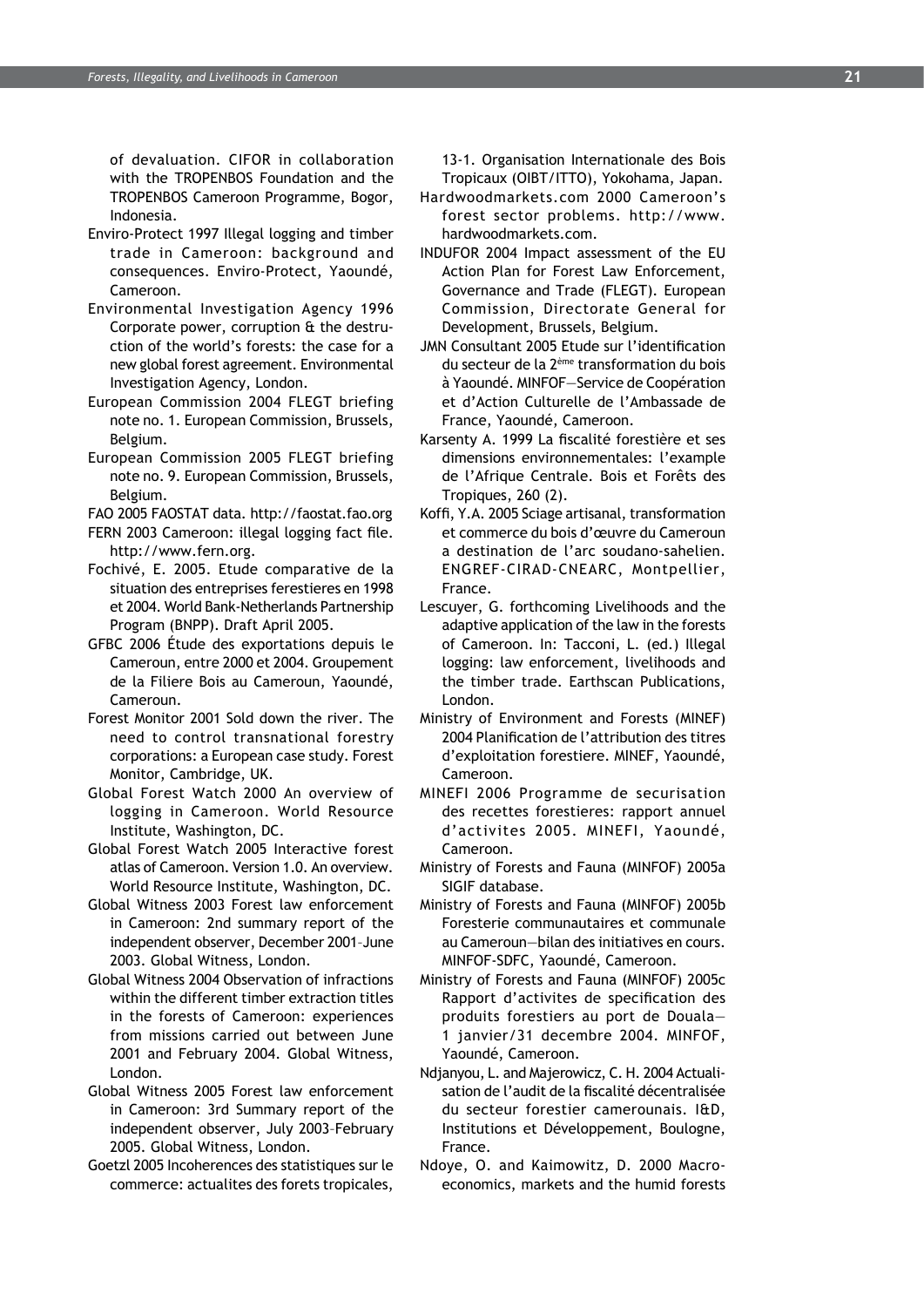of Cameroon, 1967–1997. Journal of Modern African Studies, 38 (2). Cambridge University Press, Cambridge, UK.

- Nguiffo, S. 2003 Law, transparency, responsibility and rights of citizens in Cameroonian forests. *In*: CED-Cameroun, Rainforest Foundation-UK and Forest Monitor-UK (eds.) 'Forest management, transparency, governance and the law: case studies from the Congo Basin. CED, Cameroon—Rainforest Foundation, UK, and Forest Monitor, UK, Yaoundé, Cameroon.
- Nzoyem, N., Sambo, M. and Majerowicz, C.H. 2003 Audit de la fiscalité décentralisée du secteur forestier camerounais. I&D, Institutions et Développement, Boulogne, France.
- ONF International, ERE Developpement, and CERNA 2002 Etude en vue de la définition d'un politique sectorielle de transformation et de valorisation du bois au Cameroun. MINEF-AFD, Yaoundé, Cameroon.
- Oyono, P.R. 2004 One step forward, two steps back? Paradoxes of natural resource management decentralisation in Cameroon. Journal of Modern African Studies, 42 (1). Cambridge University Press, Cambridge, UK.
- Oyono, P.R. 2005 Profiling local-level outcomes of environmental decentralizations: the case of Cameroon's forests in the Congo basin. Journal of Environment & Development, 14 (2).
- Plouvier, D., Eba'a Atyi, R. Fouda, T., Oyono, R. and Djeukam, R. 2002 Etude du sous-sector sciage artisanal au Cameroun. PSRF-MINEF, Yaoundé, Cameroon.
- Republic of Cameroon 2003 Poverty reduction strategy paper. Government of Cameroon. Yaoundé, Cameroon.
- Resource Extraction Monitoring 2006 Mission report no. 31. Resource Extraction Monitoring, London.
- Seneca Creek Associates, LLC and Wood Resources International, LLC 2004 'Illegal' logging and global wood markets: the competitive impacts on the U.S. wood products industry. Prepared for the American Forest & Paper Association. Seneca Creek Associates, Poolesville, MD.
- SEPBC 2004 Récapitulation générale de l'exercice janvier 2003–décembre 2003. SEPBC, Douala, Cameroon.
- SEPBC 2005. Statistiques annuelles, grumes: débités, Douala et Kribi, janvier

2004–décembre 2004. SEPBC, Douala, Cameroon.

- SEPBC 2006 Statistiques annuelles, grumes: débités, Douala et Kribi, janvier 2005–décembre 2005. SEPBC, Douala, Cameroon.
- Sunderlin, W.D., Angelsen, A., Belcher, B., Burgers, P., Nasi, R., Santoso, L. and Wunder, S. 2005 Livelihoods, forests, and conservation in developing countries: an overview. World Development.
- Tacconi, L., Boscolo, M. and Brack, D. 2003 National and international policies to control illegal forest activities. CIFOR, Bogor, Indonesia.
- Toyne, P., O'Brien, C. and Nelson, R. 2002 The timber footprint of the G8 and China: making the case for green procurement by government. WWF International, Gland, Switzerland.
- Vandenhaute, M. and Heuse, E. 2006 Aménagement forestier, traçabilite du bois et certification: etat de lieux des progrès enregistrés au Cameroun. German Development Cooperation (GTZ), Yaoundé, Cameroon.
- Winterbottom, R. 1992 Tropical forestry action plans and indigenous people: the case of Cameroon. *In*: Cleaver, K., Munasinghe, M., Dyson, M., Egli, N., Peuker, A. and Wencelius, F. (eds.) Conservation and West and Central African rainforests. World Bank Environment Paper no. 1. World Bank, Washington, DC.
- World Bank 2002 A revised forest strategy for the World Bank Group, 31 October 2002. World Bank Group, Washington, DC.
- World Bank—Operations Evaluation Department 2001 Memorandum to the executive directors and the president. Cameroon: country assistance evaluation. World Bank, Washington, DC.
- World Bank/WWF Alliance 2002 Forest law assessment in selected African countries— Draft 30/10/2002.
- Wunder, S. 2003 Oil wealth and the fate of the forest: a comparative study of eight tropical countries. Routledge, London, UK.
- WWF 2004 Scale of illegal logging around the world: currently available estimates. WWF European Forest Programme, Gland, Switzerland.
- WWF 2005 Failing the forests: Europe's illegal timber trade. WWF-UK, Godalming, Surrey, UK.